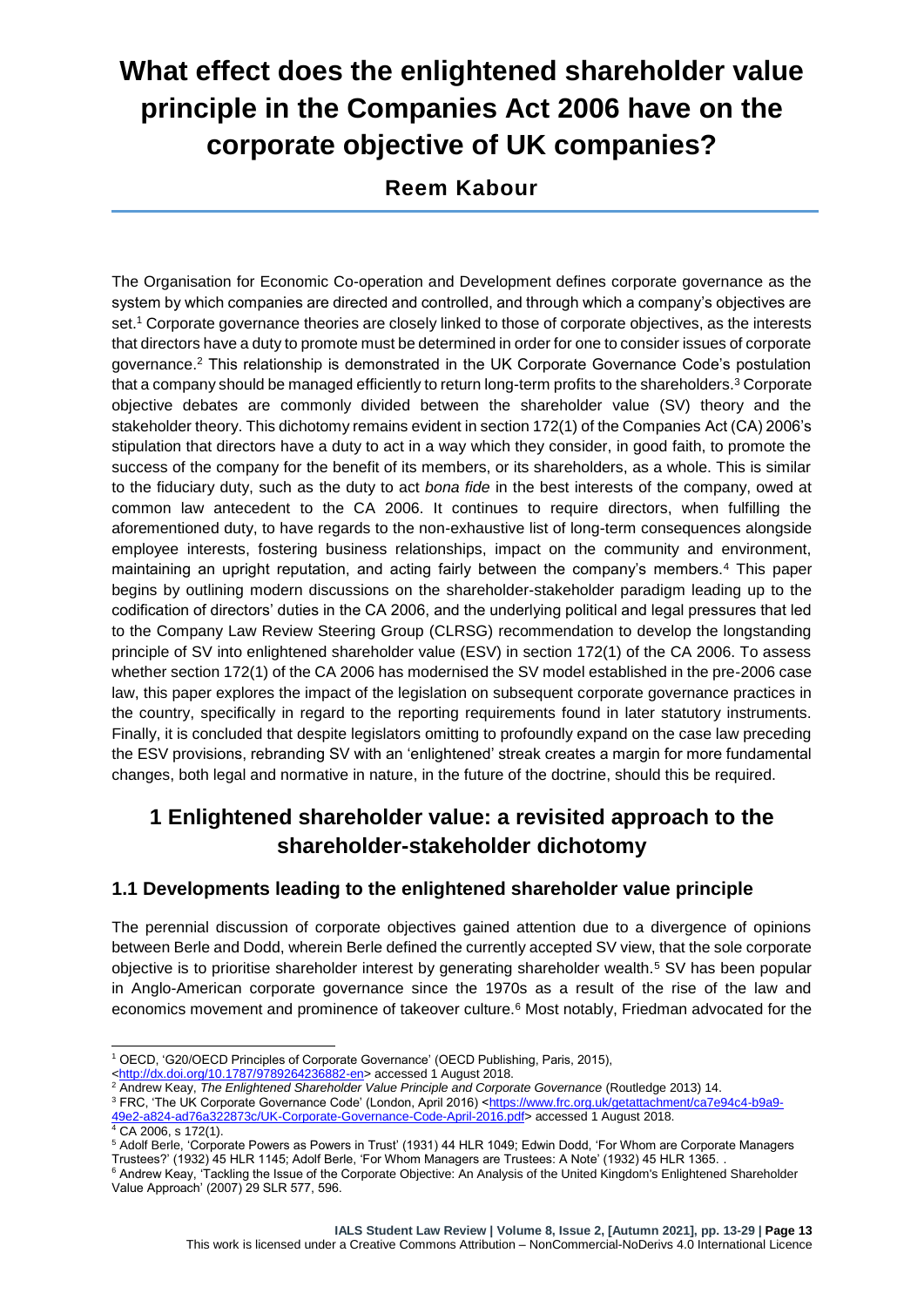traditional model of SV, stating that directors placing non-shareholder interests ahead of shareholders is equivalent to theft on the part of said directors.<sup>7</sup> Such views have gained traction mainly due to the "globalisation of capital markets, the rise of institutional investors, greater shareholder activism and the increasing importance of corporate governance issues."<sup>8</sup> On the other end of the spectrum lies the stakeholder theory, or the idea that directors must run the company for the benefit of all its stakeholders and so are accountable to such stakeholders as they also contribute to the company's success.<sup>9</sup> Mirroring Dodd's original proposal, Dean explains the efficiency of this method, as opposed to SV, to be in "all parties [working] together for a common goal and obtain shared benefit".<sup>10</sup> Academics such as Freeman have pushed for stakeholder control in decision-making,<sup>11</sup> whilst less drastic analyses of the theory have advocated for mere consideration of stakeholder groups. The exact categorisation of 'stakeholder' remains unclear – a study carried out by Fassin recently revealed over one hundred variations of stakeholder groups in legal literature.<sup>12</sup> Stakeholders have been referred to as "those groups without whose support [company] would cease to exist".<sup>13</sup> Freeman categorised stakeholder as "any group…who can affect or is affected by the…[organisation's] objective".<sup>14</sup> This may be attributed to the rapid increase in globalisation, allowing stakeholders to be anyone or anywhere, which contributed to the theory's decline in the 1980s as such an abstract categorisation of the parties served by corporate interest was found to be insufficient.<sup>15</sup> The stakeholder theory was finally rejected by the CLRSG in the making of the CA 2006. Its admirable theoretical foundations are "outweighed by…problems that are caused by endeavouring to strike a balance between [all stakeholder] interests."<sup>16</sup>

Before the CA 2006, SV was not statutorily mandated. Directors owed a duty to act in good faith vis-àvis the way in which the directors, and not the court, consider to be in the best interests of the company, per *Re Smith & Fawcett Ltd.*<sup>17</sup>. *Regentcrest* confirmed the directors' good faith obligation as one that is subjectively determined, relative to the director's state of mind.<sup>18</sup> As the scope of the company's interests was never clearly defined,<sup>19</sup> it was unclear as to whether the interests to be promoted were limited to shareholders or included other stakeholders. Nonetheless, since 1878 SV has been the predominant interpretation of the corporate objective, at which point it was indicated that "directors are trustees for the shareholders".<sup>20</sup> This was confirmed in later cases,<sup>21</sup> but there remained some judicial diffidence on the principle. Some subsequent cases directed that the "interests of the company as a whole" meant "the corporators as a general body."<sup>22</sup> A later exploration of the corporate objective question concluded that "the best interests of the company…are not exclusively those of its shareholders but may include those of its creditors."<sup>23</sup> Cases such as *Fulham Football Club* have similarly raised the notion that "the duties owed by the directors are to the company and the company

1

<sup>7</sup> Milton Friedman, 'The Social Responsibility of Business Is to Increase Its Profits' *NY Times* (New York, 13 September 1970) 32.

<sup>8</sup> Mohammed Omran, Peter Atrill, and John Pointon, 'Shareholders Verses Stakeholders: Corporate Mission Statements and Investor Returns' (2002) 11 Business Ethics: A European Review 318, 318. .

<sup>&</sup>lt;sup>9</sup> Kent Greenfield, 'Saving the World With Corporate Law' (2008) 57 Emory Law Journal 947, 975.

<sup>10</sup> Janice Dean, *Directing Public Companies* (Cavendish 2001) 94.

<sup>11</sup> Robert Edward Freeman, 'The Politics of Stakeholder Theory: Some Future Directions' (1994) 4 Business Ethics Quarterly 409. .

<sup>12</sup> Yves Fassin, 'The Stakeholder Model Refined' (2009) 84 JBE 113, 120.

<sup>13</sup> Robert Edward Freeman and David Reed, 'Stockholders and Stakeholders: A New Perspective on Corporate Governance' (1983) 25 California Management Rev 88, 89.

<sup>14</sup> Robert Edward Freeman, *Strategic Management: A Stakeholder Approach* (Pitman/Ballinger 1984) 246.

<sup>15</sup> Andrew Campbell, 'Stakeholders: the Case in Favour' (1997) 30(3) LRP 446, 448.

<sup>&</sup>lt;sup>16</sup> Andrew Keay, *The Enlightened Shareholder Value Principle and Corporate Governance (Routledge 2013) 53.* 

<sup>17</sup> *Re Smith & Fawcett Ltd* [1942] CH 304.

<sup>18</sup> *Regentcrest Pls v Cohen* [2001] 2 BCLC 80.

<sup>19</sup> *Brady v Brady* [1987] 3 BCC 535.

<sup>20</sup> *Re Wincham Shipbuilding, Boiler & Salt Co v Hallmark* (1878) LR 9 Ch D 322, 328.

<sup>21</sup> *Hutton v West Cork Railway Co* (1883) 23 Ch D 654. .

<sup>22</sup> *Greenhalgh v Ardene Cinemas* [1951] Ch 286, 291.

<sup>23</sup> *Lornho Ltd v Shell Petroleum Co Ltd* [1980] 1 WLR 627, 634.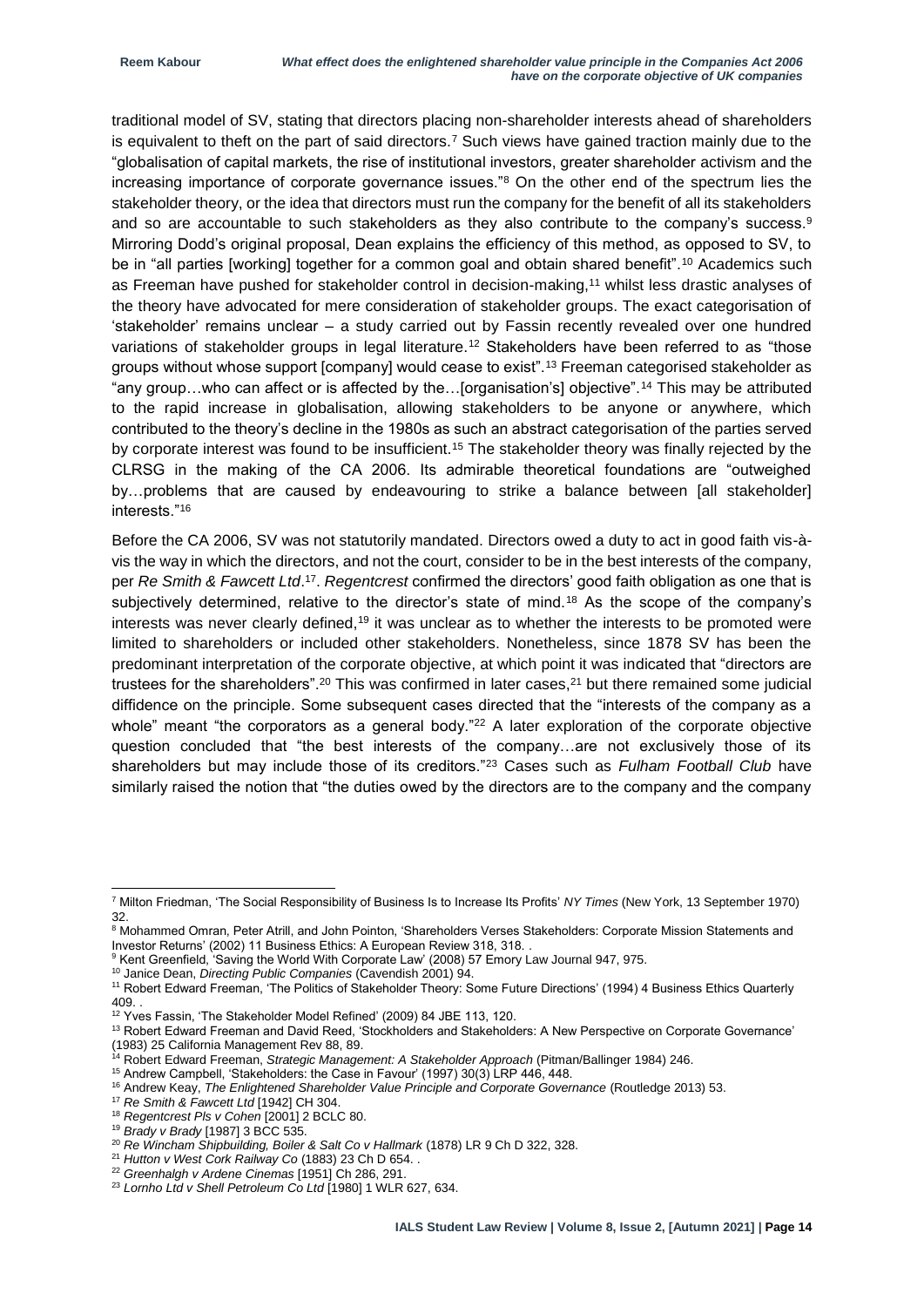is more than... its members",  $^{24}$  and that directors do not in fact owe a fiduciary duty to their shareholders, except in special circumstances.<sup>25</sup>

Most of the substantive rules defining the corporate objectives contained in the CA 1862 and surrounding case law remained true to their original form. Accordingly, the Department of Trade and Industry commissioned a review for company law reform in 1998, to be overseen by a new body of specialists, the CLRSG. The review aimed to spark further discussion on corporate objectives in UK companies. The first wave of consultations targeted the scope of interest that should be promoted and noted that the corporate objective is fundamentally rooted in companies being formed and managed for the benefit of shareholders.<sup>26</sup> In response to criticism of SV prevalent in common law principles, the CLRSG characterised SV's flaws as those of implementation, as company law can achieve its goal of "overall prosperity and welfare" if the ideologies of SV are efficiently applied.<sup>27</sup> The second wave of the review addressed the clear support for a shareholder-oriented model but within a more 'inclusive' model embracing long-termism.<sup>28</sup> That is, a director must "exercise his powers…in good faith…taking account of both the short and the long term consequences…to promote the success of the company for the benefit of its members as a whole."<sup>29</sup> The third step of the review denied any support for pluralism, a variant of stakeholderism, due to its abstract scope of interests.<sup>30</sup> The CLRSG's Final Report drafted general principles introducing ESV: directors must act in good faith to promote the success of the company for the benefit of its members as a whole and must take into account, in good faith, all material factors in deciding what is most likely to promote the success of the company.<sup>31</sup> Following the CLRSG's reform review, three White Papers were published by the government which confirmed the CLRSG's approach and additionally proposed an annual report be published by directors detailing their ESV duty compliance.<sup>32</sup> From there, the Government introduced the Company Law Reform Bill 2005, which eventually brought ESV into the legislative sphere in sections 172 and 417 in the CA 2006. This review and the subsequent Act "[preserved] the substance of the existing law where it worked as well as to incorporate improvements in the light of the review process".<sup>33</sup>

#### **1.2 The continuity of shareholder value in the new law: is enlightened shareholder value rooted in outdated notions for a 21st century corporate governance model?**

Academics commonly explain the dominance hitherto of SV in UK corporate governance as being founded in shareholders' sole claim to the residual returns of the company. Since SV enhances overall economic performance, neoclassical economists find that residual returns act as rewards for shareholders' critical economic functions and as a cushion for bearing risk without any contractual guarantee.<sup>34</sup> Critics argue that this is outmoded as shareholders do not take any risk, but merely estimate the chance of shares increasing in value without actually contributing to managerial efforts.<sup>35</sup> Keynes regards shareholders as 'functionless investors' distinct from risk-taking corporate owners,<sup>36</sup> and similar to this argument's is Berle's social ethics perspective that shareholders toil not to earn reward, but are simply beneficiaries by position.<sup>37</sup> Other academics contend that shareholders cannot

<sup>1</sup> <sup>24</sup> *Fulham Football Club Ltd v Cabra* [1994] 1 BCLC 363, 379.

<sup>25</sup>*Dawson International plc v Coats Paton plc* [1989] BCLC 1247.

<sup>26</sup> DTI, *Modern Company Law for a Competitive Economy: Strategic Framework* (CLR, 1999).

<sup>27</sup> ibid para 5.

<sup>28</sup> DTI, *Modern Company Law for a Competitive Economy: Developing the Framework* (CLR, 2000) para 2.

<sup>29</sup> ibid para 3.

<sup>&</sup>lt;sup>30</sup> DTI, *Modern Company Law for a Competitive Economy: Completing the Structure* (CLR, 2000) para 3.

<sup>31</sup> DTI, *Modern Company Law for a Competitive Economy: Final Report* (CLR, 2001).

<sup>32</sup> DTI, *Modernising Company Law* (White Paper, Cm 5553, 2002) para 3.

<sup>33</sup> Philip Bovey, 'A Damn Close Run Thing – The Companies Act 2006' (2008) 29(1) Statute L Rev 11, 25.

<sup>34</sup> Mary O'Sullivan, *Contests for Corporate Control: Corporate Governance and Economic Performance in the United States and Germany* (OUP 2000) 43.

 $35$  ibid 48.

<sup>36</sup> John Maynard Keynes, 'The General Theory of Employment, Interest, and Money' in *Collected Writings* (vol 7, Macmillans 1973) 376. .

<sup>37</sup> Mary O'Sullivan, *Contests for Corporate Control: Corporate Governance and Economic Performance in the United States and Germany* (OUP 2000) 48.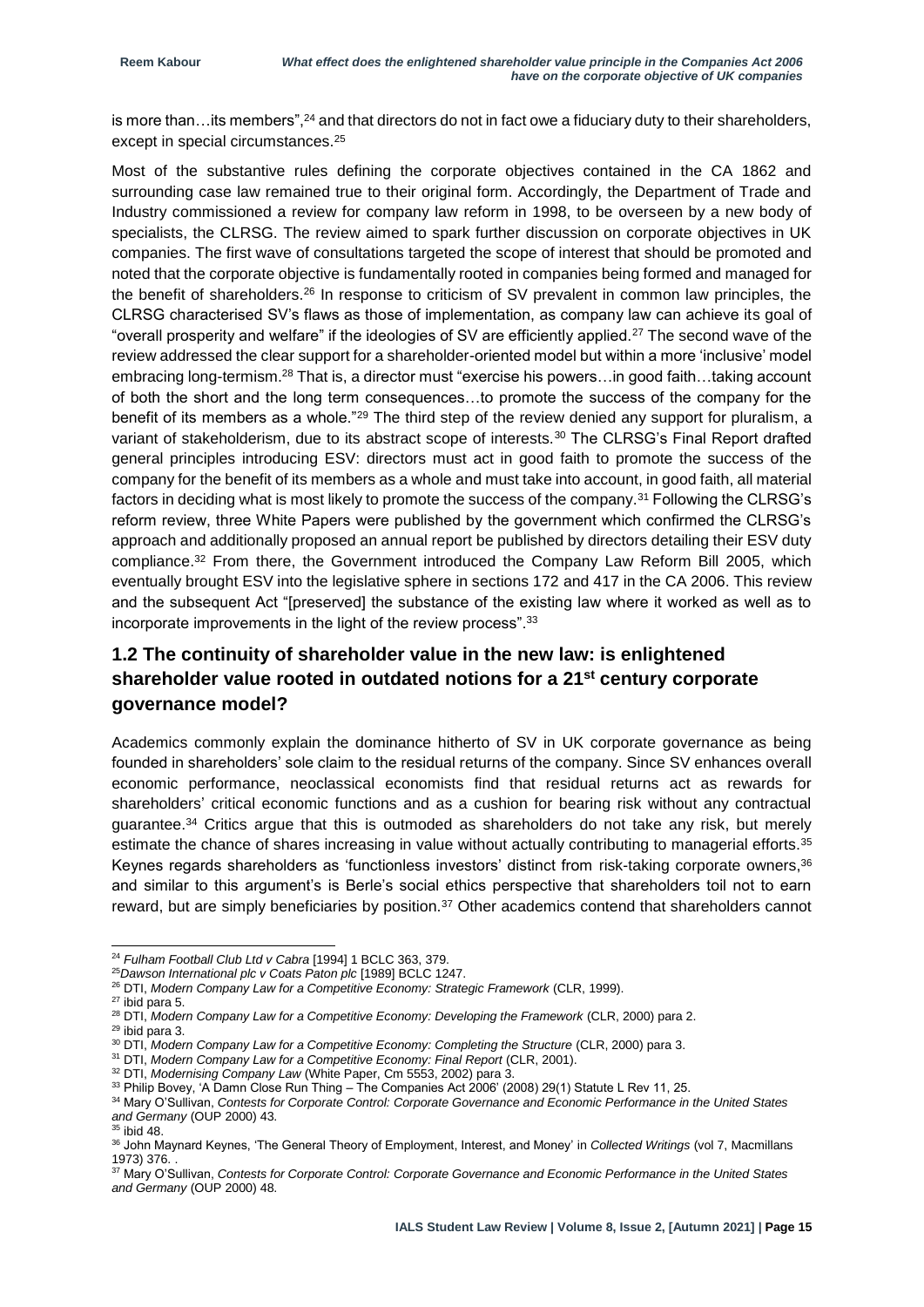be the sole residual claimants as other constituent interests are affected by company managers' decisions *ex post facto*. 38 Contractarianism, whereby a company is visualised as a 'nexus of contracts',<sup>39</sup> may be employed to debunk this claim. In this model, shareholders cannot be considered the sole residual claimants, as all corporate participants contribute to the nexus of contracts that constitutes the corporation itself, and thus all stakeholders fall under the scope of residual claimants. Instead, shareholders' ownership only pertains to their input and not to the corporation. Bainbridge has opposed this view on the grounds that shareholders enjoy a special protective status due to their sole negotiating power being to withhold capital, as juxtaposed by the representation afforded to others within a company by politically powerful interest groups such as unions.<sup>40</sup> While other stakeholder groups can also withhold their input, some firms can go years without equity investment, making stakeholders more relied upon for continuous value generation and ultimately furnishing them with a stronger negotiating position to influence management decisions. This is especially the case as voluntary stakeholders are additionally protected by contract and involuntary stakeholders are protected by tort. Consequently, shareholders' exit voice is arguably one way they retain power in the company.<sup>41</sup> Nonetheless, with increased popularity of institutional investors and shareholder activism, the case for prioritising shareholder protection is weakened.<sup>42</sup>

The corporate ownership debate is commonly discussed in terms of which parties are entitled to the company's residual returns. In the 1930s, Berle and Means noted that modern corporate structure "destroyed the unity that we commonly call property" arguably due to enlarged corporations and scattered shareholders unable to scrutinise directors, leading to the shareholders' residual ownership of 'passive' property.<sup>43</sup> Consequently, shareholders surrendering wealth also means surrendering the right that a company be run in their sole interests. Despite this, stakeholderism has been furthered pursuant to fairness principles, requiring that stakeholders providing resources to the company are entitled to residual returns based on their contributions.<sup>44</sup> Blair similarly agrees that shareholders are not the sole recipient of residual returns in a corporate structure of creditors, employees, and suppliers making firm-specific investments relying on the firm's success and subsequently affecting the company's value.<sup>45</sup> By way of example, Becker's human capital theory rationalises employees as a stakeholder group entitled to residual returns because they invest human capital in the company, placing themselves in a precarious position as a result.<sup>46</sup> Other contractarian scholars have however contended that aiding stakeholders without any contractual leverage at the cost of shareholders contradicts the fairness that stakeholder theorists hold to be paramount.<sup>47</sup> Tung explored the option of drafting a contract between shareholders and directors to eradicate the perceived vulnerability of the former, only to find that such a contract would be incomplete due to the inability to specify an exhaustive list of directors' decision-making obligations to shareholders in the context of a developing commercial world.<sup>48</sup> Easterbrook and Fischel explain this phenomenon as one that can be supplemented by SV filling in the gaps in the corporate contract.<sup>49</sup>

A similar financial justification for SV is that it is reducing the agency costs of a corporation. Jensen and Meckling have conceived of agency costs as including monitoring expenditures by principals and

<sup>&</sup>lt;sup>38</sup> Gerald Garvey and Peter Swan, 'The Economics of Corporate Governance: Beyond the Marshallian Firm' (1994) 1 JCF 139, 140.

<sup>&</sup>lt;sup>39</sup> Frank Easterbrook and Daniel Fischel, 'The Corporate Contract' (1989) 89 Colum L Rev 1416, 1426. .

<sup>40</sup> Stephen Bainbridge, 'In Defense of the Shareholder Wealth Maximization Norm: A Reply to Professor Green' (1993) 50(3) Washington and Lee L Rev 1423, 1443.

<sup>41</sup> Albert Hirschman, *Exit, Voice, and Loyalty* (HUP 1970).

<sup>42</sup> Virginia Ho, 'Enlightened Shareholder Value: Corporate Governance Beyond the Shareholder-Stakeholder Divide' (2010) 36 JCL 59, 104. .

<sup>43</sup> Adolf Berle and Gardiner Means, *The Modern Corporation & Private Property* (Transaction 1932).

<sup>44</sup> Robert Edward Freeman, *Strategic Management: A Stakeholder Approach* (Pitman/Ballinger 1984) 52. <sup>45</sup> Margaret Blair and Lynn Stout, 'Director Accountability and the Mediating Role of the Corporate Board' (2001) 79 Washington Univ L Q 403, 418. .

<sup>&</sup>lt;sup>46</sup> Gary Becker, *Human Capital: A Theoretical and Empirical Analysis with Special Reference to Education (3<sup>rd</sup> edn, Univ of* Chicago Press 1964).

<sup>47</sup> David Millon, 'Communitarianism in Corporate Law: Foundations and Law Reform Strategies' in Lawrence Mitchell (ed), *Progressive Corporate Law* (Westview 1995) 4.

<sup>48</sup> Fred Tung, 'The New Death of Contract: Creeping Corporate Fiduciary Duties for Creditors' (2008) 45 Emory L J 809, 813.

<sup>49</sup> Frank Easterbrook and Daniel Fischel, *The Economic Structure of Company Law* (HUP 1991) 90.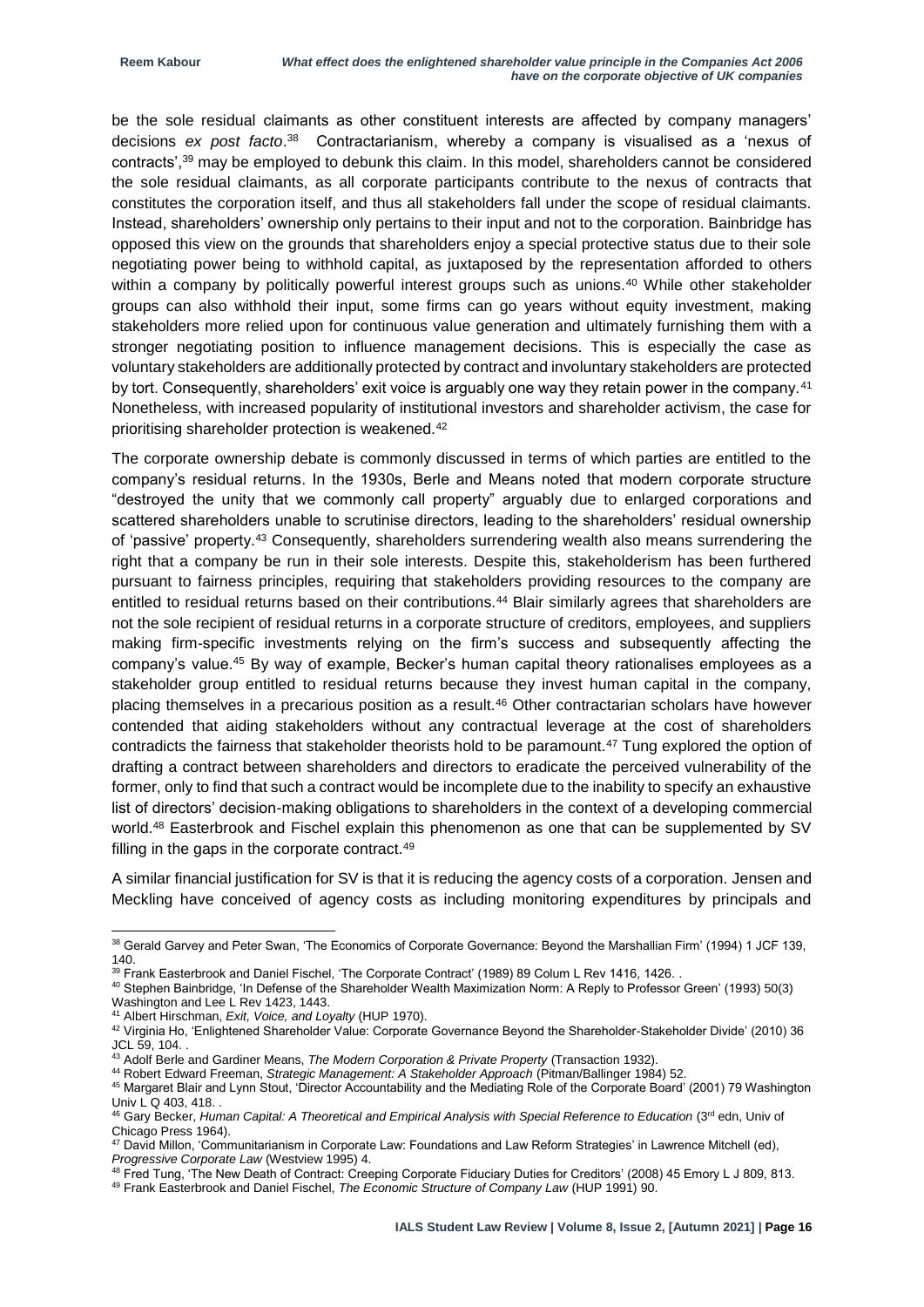bonding expenditures by agents. <sup>50</sup> In an agency relationship such as that which exists between directors and shareholders, both parties are utility maximisers and thus the agents, or the directors in this case, may not always act in the best interests of the principal, or the shareholders. Yet, the agency theory also provides that directors, constrained by the fiduciary duties owed, act as agents to the shareholders in running the company in the interests of the latter. In return, shareholders can hold directors accountable when discharging their duties. Seeking to maximise shareholder wealth, SV aims at minimising expenditure. A single-focused corporate objective enables such efficiency via a clear system of resource allocation.<sup>51</sup> This can be attributed to the certainty of implementation attached to a shareholder-focused model, which allows for the stock market to be the objective assessor of management performance in most cases.<sup>52</sup> SV's singular focus on shareholders allows for the most efficient corporate objective system by boosting share price, which has traditionally been argued to be a measure of performance. Proponents of this theory have argued that requiring directors to run the company for the benefit of its shareholders incentivises the latter to monitor directorial decisions, enhancing overall social capital.<sup>53</sup> Lee has even proposed the notion that stakeholders are in fact in a better position accepting SV than accepting stakeholderist or pluralist approaches, as their benefits are improved under a selective and efficient regime.<sup>54</sup>

SV has generally benefited shareholders at the cost of using negative externalities and unchecked social costs, for instance, poor working conditions for employees. However, while the theory fails at complete efficiency, insofar as it may lead to externalising costs to retain wealth for shareholders at an unchecked social cost, departing from SV would simply shift the encumbrance to an increase in agency costs and a decrease in social wealth. Maintaining the agency theory as a rationalisation for the CLRSG's ongoing support of shareholder-oriented models is disputed as directors certainly have no express and arguably no implied contract with the company's shareholders as investors usually make their share purchase from another shareholder, or from the company.<sup>55</sup> The agency theory fails on the grounds stipulated in sections 170(1) and 994,<sup>56</sup> and previously the CA 1948,<sup>57</sup> *Lonrho,*<sup>58</sup> and *Scottish Cooperative Wholesale Society,<sup>59</sup>* stipulating that directors owe their fiduciary duty to the company and to particular shareholders. Furthermore, section 33 renders shareholders and the company as bound to one another, but does not establish contractual links between shareholders and directors.<sup>60</sup> Shareholders may therefore rely on the expectation that directors fulfil the goal of shareholder wealth maximisation solely as designated in the company's constitution and section 172(1). In addition to financial guarantees, the lack of certainty for those falling within the ambit of directors' duties creates 'standard less discretion' with no one objective for directors to focus on.<sup>61</sup> The consequence of this is that much room is left for director opportunism as they are "able to defend any allegation of misconduct with the retort that they balanced interests…and the assertation may not…be challenged as the decision…might well have benefited one or more stakeholders."<sup>62</sup> Since managers care about their jobs, power, and prestige, they have an incentive to accommodate the demands of significant current and potential shareholders, a fact which suggests that the corporate objective is formed, at least in part, by managers promoting their own interests subject to the demands of large shareholders. This view is, however, objectionable as CA 2006<sup>63</sup> codified the rule established by *Aberdeen Railway* that the

1

<sup>60</sup> CA 2006.

<sup>63</sup> S 177.

 $50$  Michael Jensen and William Meckling, 'Theory of the Firm: Managerial Behavior, Agency Costs and Ownership Structure' (1976) 3(4) JFE 305.

<sup>&</sup>lt;sup>51</sup> Robert Hessen, 'A New Concept of Corporations: A Contractual and Private Property Model' (1979) 30 Hastings L J 1327,

<sup>1346. .</sup>

<sup>52</sup> Andrew Keay, *The Enlightened Shareholder Value Principle and Corporate Governance* (Routledge 2013) 19. .

<sup>53</sup> ibid 24.

<sup>54</sup> Ian Lee, 'Efficiency and Ethics in the Debate About Shareholder Primacy' (2006) 31 DJCL 533, 538.

<sup>55</sup> John Boatright, 'Fiduciary Duties and the Shareholder-Management Relation: Or, What's Special About Shareholders?' (1994) 4 Business Ethics Quarterly 393, 397.

 $66$  CA 2006.

 $57$  S 210.

<sup>58</sup> *Lornho Ltd v Shell Petroleum Co Ltd* [1980] 1 WLR 627, 634.

<sup>59</sup> *Scottish Co-operative Wholesale Society Ltd v Meyer* [1959] AC 324, 367.

<sup>61</sup> Michael Jensen, 'Value Maximisation, Stakeholder Theory, and the Corporate Objective Function' (2001) 7 EFM 297, 301.

<sup>62</sup> Andrew Keay, *The Enlightened Shareholder Value Principle and Corporate Governance* (Routledge 2013) 46.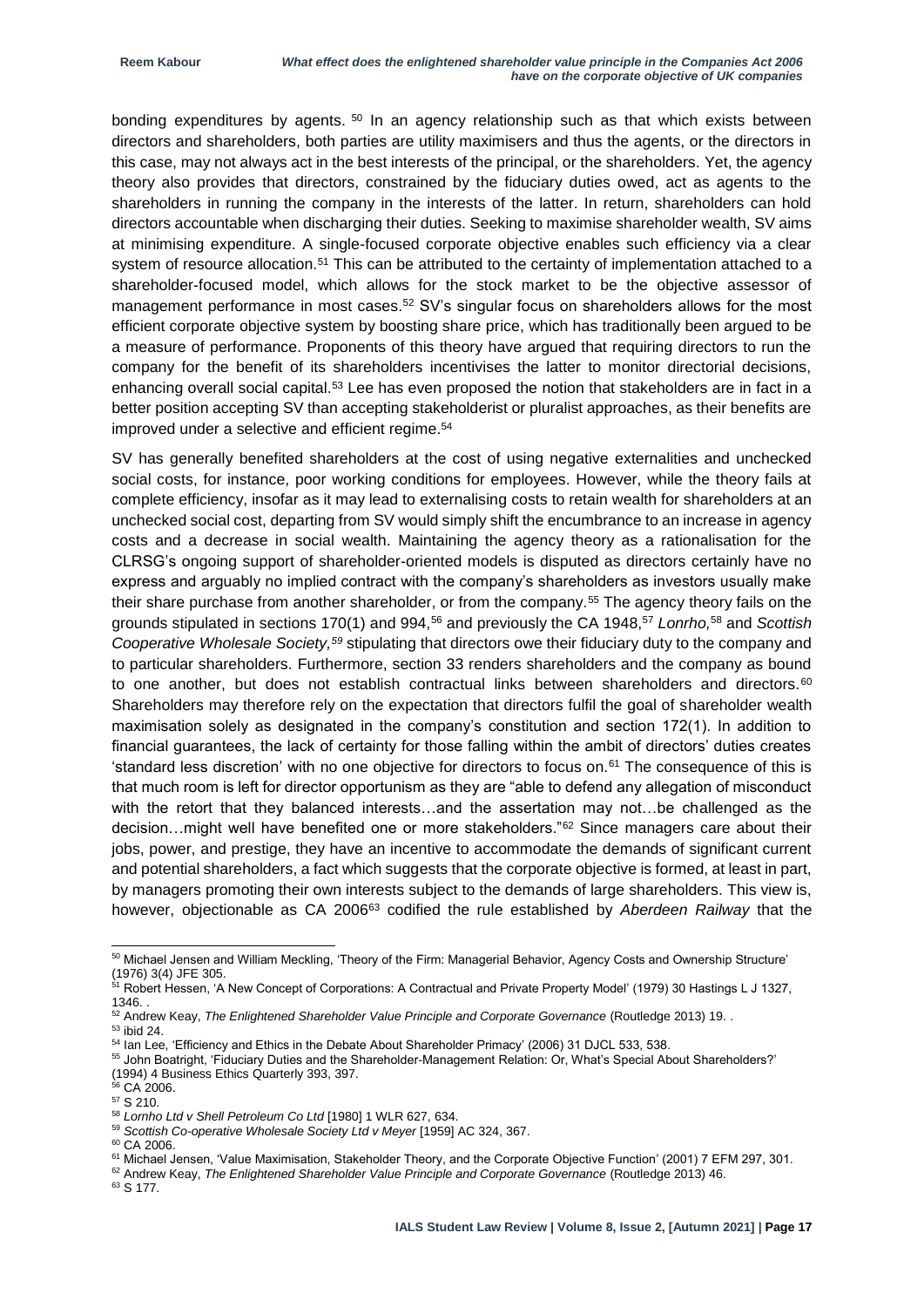fiduciary duty of loyalty prohibits self-dealing.<sup>64</sup> Competitive markets may pressure directors into narrowing their targets, simply covering costs in the short-term. On the other hand, management may only care for larger shareholders since they are arguably the only ones that can threaten the job security of the former.

Whilst SV is driven by the benefit of a single constituency, Hansmann and Kraakman have argued that a corresponding regime increases overall social wealth through efficient resource allocation.<sup>65</sup> In 1995, a study conducted revealed that maximising SV does not conflict with the long-term interests of other stakeholders, making shareholders the only constituency who maximise others' value while maximising their own.<sup>66</sup> Lee explains this collective stakeholder relationship under SV as one of compromise – nonshareholding stakeholders' sacrifice is balanced by the subsequent increase in wealth generated by SV. In order for this hypothesis to be a reality, however, directors must have a long-term focus on shareholder wealth maximisation without externalisation leading to value being moved to shareholders and away from stakeholders. While the legislative shift to long-termism does not guarantee an increase in social welfare, it does provide for a more efficient allocation of scarce resources. Proponents of a shareholder-oriented model are well aware of the doctrinal uncertainties and practical complexities attached to the theory but maintain that the second-best approach is the best the law can establish in the meantime.<sup>67</sup> Irrespective of this, SV has gained and retained its popularity mainly due to its doctrinal clarity and practical certainty, "a single valued metric that is also observable and measurable".<sup>68</sup>

Despite SV being praised for its certainty, its implementation has been slow to take effect in the absence of a systematically accepted denotation. The theory's supposed certainty has tended to face scrutiny due to its lack of a clear time frame in which the objective is intended to be achieved. O'Kelly regards SV to be much less certain than advertised – "a single value…[does] not float free of decisions as to what strategies will count as enhancing shareholder value".<sup>69</sup> This is evident in the common law preceding 2006,<sup>70</sup> and in the CLRSG not clarifying the exact scope of directors' duties under the ESV regime. SV's approach towards corporate governance may not be objective – directors have been seen to contort the malleable theory by "manipulating either the test of profit maximisation or the 'facts' to which the test is applied".<sup>71</sup> While section 172(1) requires directors to consider the "likely consequences of any decision in the long term,"<sup>72</sup> it has failed to assist company lawyers in reaching a consensus on how long exactly short-term and long-term periods are,<sup>73</sup> and to quantify the threshold for a certain action to be adjudged as being in the best interests of shareholders.<sup>74</sup> While the issue of juggling different interests is commonly used as an argument against stakeholder theory, this complication may well arise in the case of SV too. Different shareholder constituencies may have varying interests such as different investment goals and time scales. Doctrinal uncertainties of this kind have led to a clear lack of guidelines with which courts can determine whether or not directors have in fact achieved the objective of SV.<sup>75</sup> SV aims to exclusively serve a constituent element of a company that cannot have a singular interest and, even if it does, cannot usually deliver such purpose proposals to directors. In *Mills,*  it was held that different classes of shareholder interests all have to be equally endorsed.<sup>76</sup> In this regard, Keay begs the questions:

<sup>68</sup> Anant Sundaram and Andrew Inkpen, 'The Corporate Objective Revisited' (2004) 15 Organization Science 350, 355.

<sup>-</sup><sup>64</sup> *Aberdeen Railway Co v Blaikie Brothers* (1854) 17 D (HL) 20.

<sup>65</sup> Henry Hansmann and Reinier Kraakman, 'The End of History for Corporate Law' (2001) 89 GLJ 439, 441.

<sup>66</sup> Tom Copeland, Tim Koller, and Jack Murrin, *Valuation, Measuring and Managing* (John Wiley 1995) 22.

<sup>67</sup> Andrew Keay, *The Enlightened Shareholder Value Principle and Corporate Governance* (Routledge 2013) 28.

<sup>69</sup> Ciaran O'Kelly, 'History Begins: Shareholder Value, Accountability and the Virtuous State' (2009) 60(1) NILQ 35, 45. <sup>70</sup> *Brady v Brady* [1987] 3 BCC 535.

<sup>&</sup>lt;sup>71</sup> Gerald Frug, 'The Ideology of Bureaucracy in American Law' (1984) 97 HLR 1276, 1311.

 $72$  CA 2006, s  $172(1)(a)$ .

<sup>&</sup>lt;sup>73</sup> Einer Elhauge, 'Sacrificing Corporate Profits in the Public Interest' (2005) 80 NYU L Rev 733, 756.

<sup>74</sup> Jonathan Macey, 'An Economic Analysis of the Various Rationales for Making Shareholders the Exclusive Beneficiaries of Corporate Fiduciary Duties' (1991) 21 Stetson L Rev 23, 25.

 $^{75}$  Einer Elhauge, 'Sacrificing Corporate Profits in the Public Interest' (2005) 80 NYU L Rev 733, 739.

<sup>76</sup> *Mills v Mills* [1938] 60 CLR 150, 164.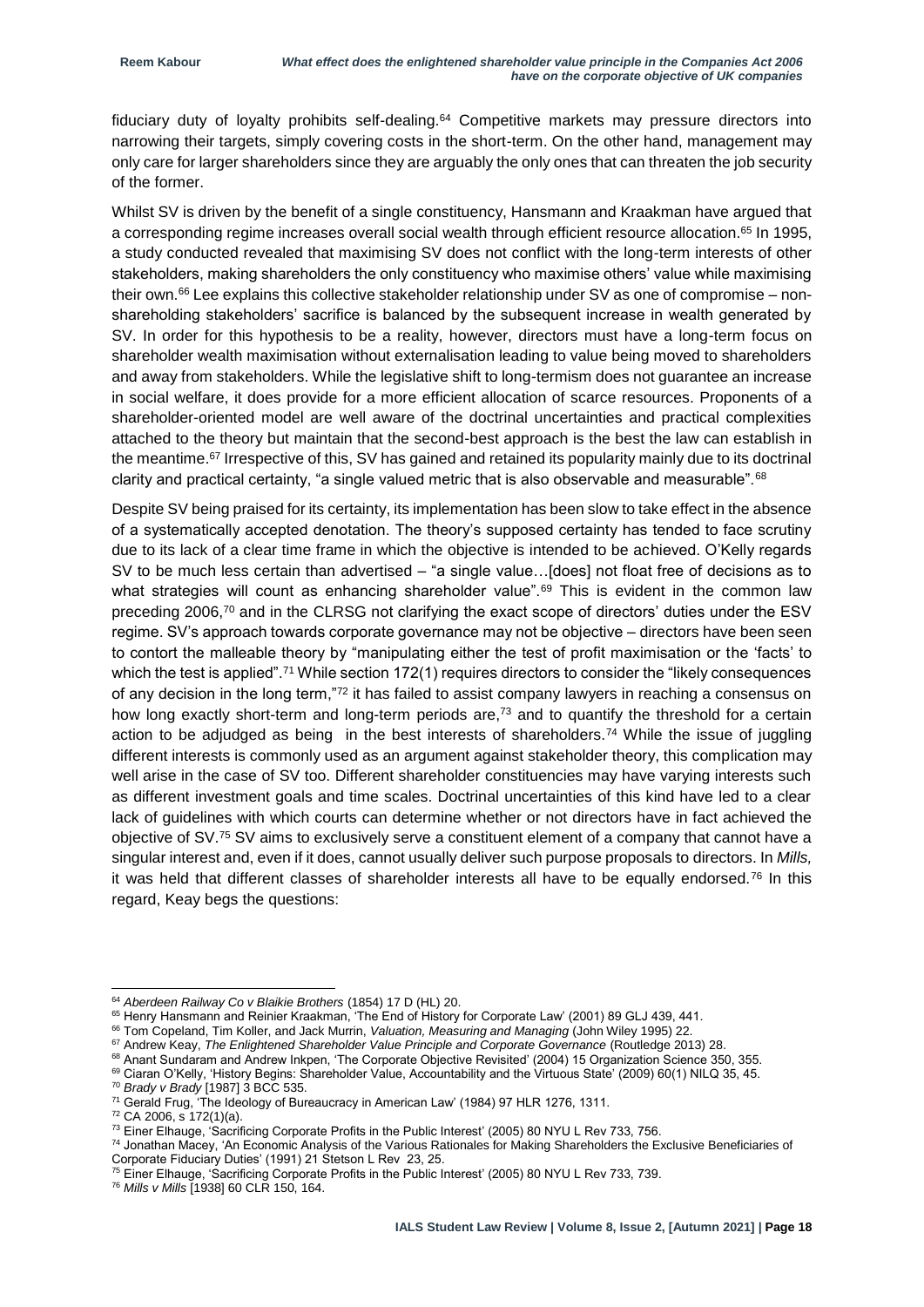Are directors to aim to take action that will also benefit only the current shareholder…? If they are to consider the future shareholders, how do managers balance what they do between the interests of the current and future shareholders? Does the theory focus on what the majority shareholders want? But how do you know what they want?<sup>77</sup>

### **2 Enlightened shareholder value: cementing or modernising shareholder value?**

#### **2.1 Section 172(1): codifying the antecedent common law with new terms**

The shareholder-stakeholder debate was reignited in the wake of the 2008 financial crisis, during which section 172, amongst others, covering directors' duties became operative. In the build-up to the financial crisis, there was an increased emphasis on the directorial management of risk. In light of this, the CLRSG's review updated the SV model in an attempt to raise efficiency and productivity by stressing the importance and benefits of fostering the full potential of all contributors.<sup>78</sup> In advancing ESV in the Final Report, the CLRSG hoped to achieve wealth maximisation and competitiveness, pursuant to SV, but also encouraged directors, while acting in the collective best interests of shareholders, to build longterm relationships.<sup>79</sup> When deciding whether ESV or pluralist theory, could establish a better corporate objective in corporate governance, ESV was preferred because it could accomplish the aims of a plural approach without the need for a radical, unsupported overthrow of the entire directors' duties regime.<sup>80</sup> This is evident in the CLRSG's view that ESV promotes "the ultimate objective of companies as currently enshrined in law… [because it] is in principle the best means also of securing overall prosperity and welfare".<sup>81</sup> Lord Avebury, in addressing whether ESV is the compromise that was needed amidst the shareholder-stakeholder split, "[recognised] that there is unanimity of approval for this principle on all sides.<sup>"82</sup> However, stakeholder theorists like Freeman find this approach to be outdated and far too shallow in the complex context of the modern business world.<sup>83</sup> Despite such views, the stakeholder theory was rejected by the CLRSG because the "distributive economic role on directors….would be uncontrolled if left to directors in the form of…discretion".<sup>84</sup> The prevalence of a shareholder-driven model in the updated corporate governance framework came into question nonetheless. Referred to as "one of the most overrated doctrines in corporate law",<sup>85</sup> its failure to expand on corporate social responsibility ('CSR') concerns, becoming more pronounced in the wake of the fading 1980s' free market attitudes, was condemned.<sup>86</sup> Prior to ESV's enactment, SV had been interpreted to require a manager "to use income solely for the [benefit] of the stockholder, to disclaim any responsibility in the community, to finagle the lowest possible price from his vendors regardless of its effect on them."87 ESV does not appear to be the radical change required in the 21st century CSR movement. *West Coast Capital* confirmed this legislative stagnation: "[there] there was no equivalent in the earlier Companies Acts, but these sections appear to be little more than set out the pre-existing law on the subject."88

The impact of ESV was intended to encourage the management of companies for the long-term by deterring boards from exclusively focusing on short-term returns and incentivising them to building longterm relationships with stakeholders.<sup>89</sup> This was to be achieved by codifying the previous common law principles, and clarifying it, most notably by introducing the term 'success' in the legislation for the first

<sup>78</sup> Andrew Keay, *The Corporate Objective* (Edward Elgar 2011) 117.

 $^{77}$  Andrew Keay, 'Shareholder Primacy in Corporate Law: Can it Survive? Should it Survive?' (2010) 7 ECFLR 369, 388.

<sup>79</sup> Andrew Keay, 'Tackling the Issue the Corporate Objective: An Analysis of the United Kingdom's 'Enlightened Shareholder Value Approach'' (2011) 29 SLR 577, 590.

<sup>80</sup> DTI, *Modern Company Law for a Competitive Economy: Strategic Framework* (CLR, 1999) para 5.

 $81$  ibid para 5.

<sup>82</sup> HL Deb 6 February 2006, vol 678, col 265.

<sup>83</sup> Robert Edward Freeman, *Strategic Management: A Stakeholder Approach* (Pitman/Ballinger 1984).

<sup>84</sup> DTI, Modern Company Law for a Competitive Economy: Developing the Framework (CLR, 2000) para 2.

<sup>85</sup> D Gordon Smith, 'The Shareholder Primacy Norm' (1998) 23 JCL 277, 323.

<sup>86</sup> Bob Tricker, *Corporate Governance* (3rd edn, OUP 2015) 70.

<sup>&</sup>lt;sup>87</sup> Robert Anthony, 'The Trouble with Profit Maximisation' (1960) HBR 126, 132.

<sup>88</sup> *West Coast Capital (Lios) Ltd* [2008] CSOH 72 [21].

<sup>89</sup> DTI, Modern Company Law for a Competitive Economy: Developing the Framework (CLR, 2000) para 2.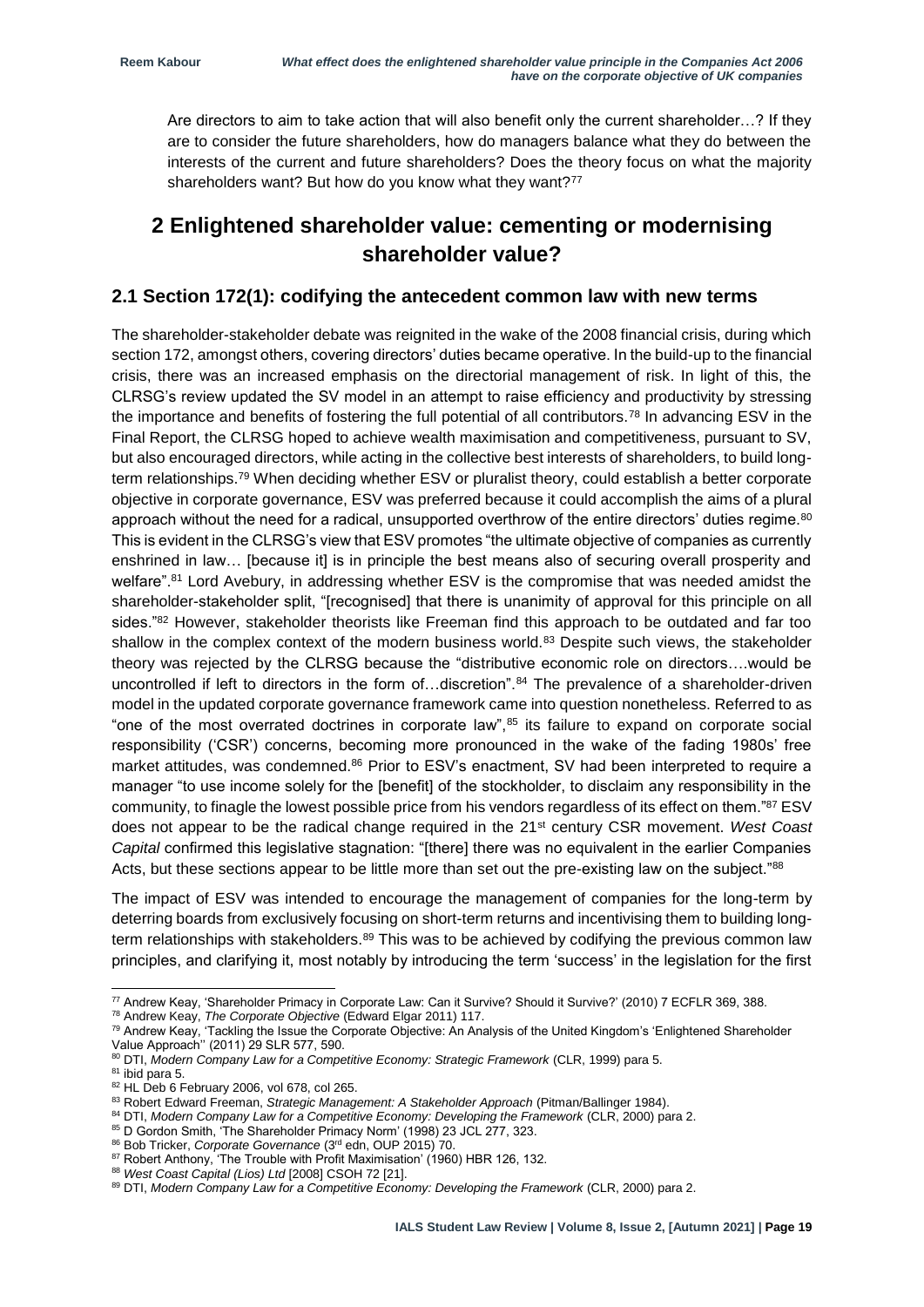time.<sup>90</sup> Previously, the SV as a theory did not specify whether the increase of shareholder value was in the long or short term and was subsequently deployed to justify short-termism.<sup>91</sup> Section 172(1)(a) creates the duty, when promoting the success of the company, to have regard for "the likely consequences of any decision in the long term".<sup>92</sup> Therefore, there was "no longer any serious competitor to the view that corporate law should principally strive to increase long-term shareholder value".<sup>93</sup> The 2002 draft Bill, in an attempt to address the case law dispute defining the success of the company, stipulated that directors must account for 'all material factors'. These were said to be all likely short-term and long-term consequences of the directors' actions that a person of care and skill would consider relevant. However, this stipulation was subsequently omitted in the passing of the act. Instead, it has been advised that directors continue to comply with their common law duty to exercise reasonable care, skill and diligence in considering the consequences of their actions.<sup>94</sup> ESV thus carried on a criticism of SV – failing to define what 'success' is for the purposes of the legislation. Such reproach mirrors the judicially upheld non-interventionist policy of 'internal management' where the "Court is not required on every Occasion to take the management of every Playhouse and Brewhouse in the Kingdom",<sup>95</sup> leaving the methods in which the success of the company is to be promoted to the director's good faith judgement.<sup>96</sup> Good faith has traditionally been interpreted to connote honesty and propriety.<sup>97</sup> Summers has argued that the expression "has no general meaning of its own…but…serves to exclude many heterogenous forms of bad faith".<sup>98</sup> As for what bad faith entails, it has been understood to be an intentional departure from a duty.<sup>99</sup> Before this, Pennycuick J in *Charterbridge* asked whether an intelligent and honest man in the position of a director of the relevant company, in the given circumstances, would have reasonably believed that the decision was for the benefit of the company.<sup>100</sup> These objective guidelines were not explicitly transplanted into section 172(1) and so it been has argued that the pre-CA common law principles be employed as quidance to supplement section 172(1),<sup>101</sup> instead of solely relying on the provision's subjective test. This view is supported by section 170(3) and 170(4)'s statement that general duties are based on common law rules and equitable principles.<sup>102</sup>

The inclusion of 'success' in the provision, while a small part of the CA 2006, could have a substantial impact on how UK corporations are run, if it is interpreted to mean a long-term increase in value. 103 Furthermore in the Guidance on Key Clauses to the Company Law Reform Bill,<sup>104</sup> the test determining whether directors have met the threshold of success as per section 172(1) was whether or not the directors considered, in good faith, that their course of action would be mostly likely adopted for the purposes of promoting the company's success, for the members as a whole. While the term 'success' lacks precedent, cases following the enforcement of the CA 2006 have proven the likeliness of courts relying on precursor common law duties such as that of the *bona fide* duty in determining what 'success' means to their company.<sup>105</sup> Lord Goldsmith also responded to questions surrounding the meaning of 'success' in section 172 –

<sup>&</sup>lt;sup>90</sup> CA 2006, s 172. .

<sup>91</sup> Herbert Simon, 'Theories of Decision-Making in Economics and Behavioral Science' (1959) 49 AER 253, 262.

<sup>&</sup>lt;sup>92</sup> CA 2006.

<sup>93</sup> Henry Hansmann and Reinier Kraakman, 'The End of History for Corporate Law' (2001) 89 GLJ 439, 440.

<sup>94</sup> Andrew Keay, 'Tackling the Issue of the Corporate Objective: An Analysis of the United Kingdom's Enlightened Shareholder Value Approach' (2007) 29 SLR 577, 580.

<sup>95</sup> *Carlen v Drury* (1812) 1 Ves & B 154.

<sup>96</sup> *Extrasure Travel Insurance Ltd v Scattergood* [2003] 1 BCLC 598.

<sup>&</sup>lt;sup>97</sup> Olifent v Australian Wine Industries Ltd (1996) 14 ACLC 510, 515.

<sup>98</sup> Robert Summers, 'Good Faith in General Contract Law and the Sales Provisions of the Uniform Commercial Code' (1954) 54 VLR 195, 196.

<sup>99</sup> *Re Walt Disney Co Derivative Litigation* (2006) 906 A 2d 27 (Del, S Ct). <sup>100</sup> *Charterbridge Corp Ltd v Lloyds Bank Ltd* [1969] 3 All ER 1185 , 1194.

<sup>101</sup> Sarah Worthington, 'Reforming Directors' Duties' (2001) 64 MLR 439, 456.

<sup>102</sup> CA 2006.

<sup>103</sup> Patrick Beale, 'Directors Beware' (2007) 157 NLJ 1033.

<sup>&</sup>lt;sup>104</sup> DTI, *Guidance on Key Clauses to the Company Law Reform Bill* (2005).

<sup>105</sup> *Cobden Investments Ltd v RWM Langport Ltd* [2008] EWHC 2810 (Ch).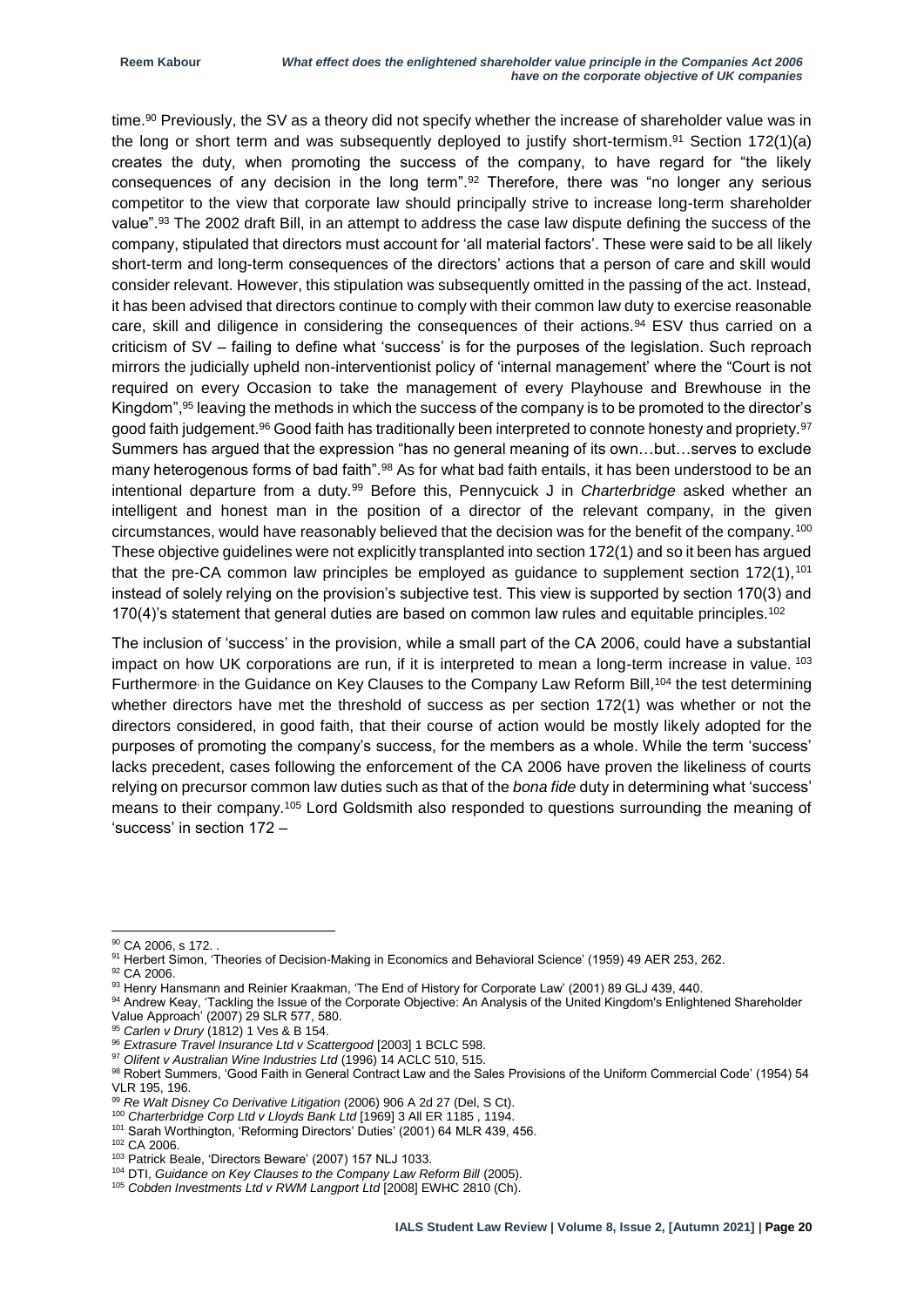"it is essentially for the members of the company to define the objective they wish to achieve. Success means what the members collectively want the company to achieve."<sup>106</sup>

The Bank of England has evinced the practice of short-termism in UK corporations: the holding period of shares went down from an average of five years in the 1960s, to less than eight months in 2007.<sup>107</sup> This did not go unnoticed, as the CLRSG later highlighted the support that it received for its initial proposal to include a long-term requirement in the legislation.<sup>108</sup>

Before the scrutiny that followed the financial crisis of 2008, directors have generally favoured shortterm returns, which resulted in SV facing objections for allegedly promoting short-termism.<sup>109</sup> Despite section 172(1)(a) requiring directors to have regard to the likely consequences of any decision in the long term, there continues to be a "concomitant fixation on the quarterly earnings of corporations and…share value".<sup>110</sup> For example, post-ESV, the Department of Business, Innovation and Skills issued a consultation document demonstrating that short-termism still exists in equity markets.<sup>111</sup> Evidently, ESV's implementation has lagged in improving self-serving directors as "planning for the long term could make the performance of…managers look decidedly average, as the share price might not increase and higher dividends would not be paid as quickly as if short-term plans were implemented."<sup>112</sup> Arguably, for ESV to enhance its goal of social wealth, a long-term approach requiring indefinite capital commitment to the company and long-term capital growth of the company is needed. Elhauge explains that ESV has disregarded a specific quantification of 'long-term' as it is an imprecise concept that is difficult to provide a monotonal definition for.<sup>113</sup> In omitting to denote this however, the *Gaiman* view stands on meaning both present and future shareholders for the purposes of ensuring directors focus not only on the short-term.<sup>114</sup> Similarly, 'members as a whole' may be interpreted in light of *Provident International Corp* previously construing long-term objectives as ones that benefit both current and future shareholders.<sup>115</sup> This was similarly tested in the Australian High Court, where it was held that the requirement be completely removed from the duty.<sup>116</sup> However, the CLRSG felt that the test was too deeply rooted in UK company law to follow in these footsteps.<sup>117</sup>

Former Minister for Industry and Regions, Margaret Hodge, stated that section 172(1) "[codifies]...for the first time duties around corporate social responsibility…one of the key issues is how we marry the commercial success of…companies and the resulting benefits to…the economy, with sustainability and social justice."<sup>118</sup> This is displayed in the section 172(1) requirement that directors 'have regard to' other stakeholder groups when promoting the success of the company. Here, a novel procedure is created whereby "action otherwise than in good faith, which will now, but does not at common law, include the failure to consider the various factors listed…will be treated as a breach of trust".<sup>119</sup> Still, there is no exhaustive list of what parties are entitled to such consideration and no explanation as to the meaning of such a duty or how it should be carried out. Prior to section 172, there were no restrictions on directors to account for non-shareholding stakeholders' interests so long as they act in good faith in the best interests of the company as a whole. Now, the theoretical and procedural backgrounds of the ESV principle seem to indicate that directors are only to consider stakeholder interests insofar as they

-

<sup>110</sup> Andrew Keay, *The Enlightened Shareholder Value Principle and Corporate Governance* (Routledge 2013) 30. <sup>111</sup> BIS, 'A Long Term Focus for Corporate Britain: A Summary of Responses' (London, March 2011)

- <sup>113</sup> Einer Elhauge, 'Sacrificing Corporate Profits in the Public Interest' (2005) 80 NYU L Rev 733, 756.
- <sup>114</sup> Gaiman v The National Association for Mental Health [1971] Ch 317.

<sup>116</sup> *Gambotto v WCP Ltd* (1995) 182 CLR 432. .

<sup>118</sup> HC Deb, 11 July 2006, vol 448, col 559.

<sup>106</sup> HL Deb 6 February 2006, vol 678, col 255.

<sup>107</sup> Andrew Haldane, 'Patience and Finance' (Oxford China Business Forum, Beijing, 2 September 2010) [<https://www.bis.org/review/r100909e.pdf>](https://www.bis.org/review/r100909e.pdf) accessed 22 July 2018.

<sup>&</sup>lt;sup>108</sup> DTI, Modern Company Law for a Competitive Economy: Completing the Structure (CLR, 2000) para 3.

<sup>109</sup> David Millon, 'Why is Corporate Management Obsessed with Quarterly Earnings And What Should Be Done About It?' (2002) 70 George Washington L Rev 980.

[<sup>&</sup>lt;https://assets.publishing.service.gov.uk/government/uploads/system/uploads/attachment\\_data/file/207536/11-797-summary](https://assets.publishing.service.gov.uk/government/uploads/system/uploads/attachment_data/file/207536/11-797-summary-responses-long-term-focus-corporate-britain.pdf)[responses-long-term-focus-corporate-britain.pdf>](https://assets.publishing.service.gov.uk/government/uploads/system/uploads/attachment_data/file/207536/11-797-summary-responses-long-term-focus-corporate-britain.pdf) accessed 10 August 2018.

<sup>112</sup> Andrew Keay, *The Enlightened Shareholder Value Principle and Corporate Governance* (Routledge 2013) 40.

<sup>&</sup>lt;sup>115</sup> Provident International Corp v International Leasing Corp Ltd [1969] NSWR 424, 440.

<sup>117</sup> DTI, *Modern Company Law for a Competitive Economy: Completing the Structure* (CLR, 2000) para 5.

<sup>119</sup> John Lowry, 'The Duty of Loyalty of Company Directors Bridging the Accountability Gap through Efficient Disclosure' (2009) 68(3) CLJ 607, 622.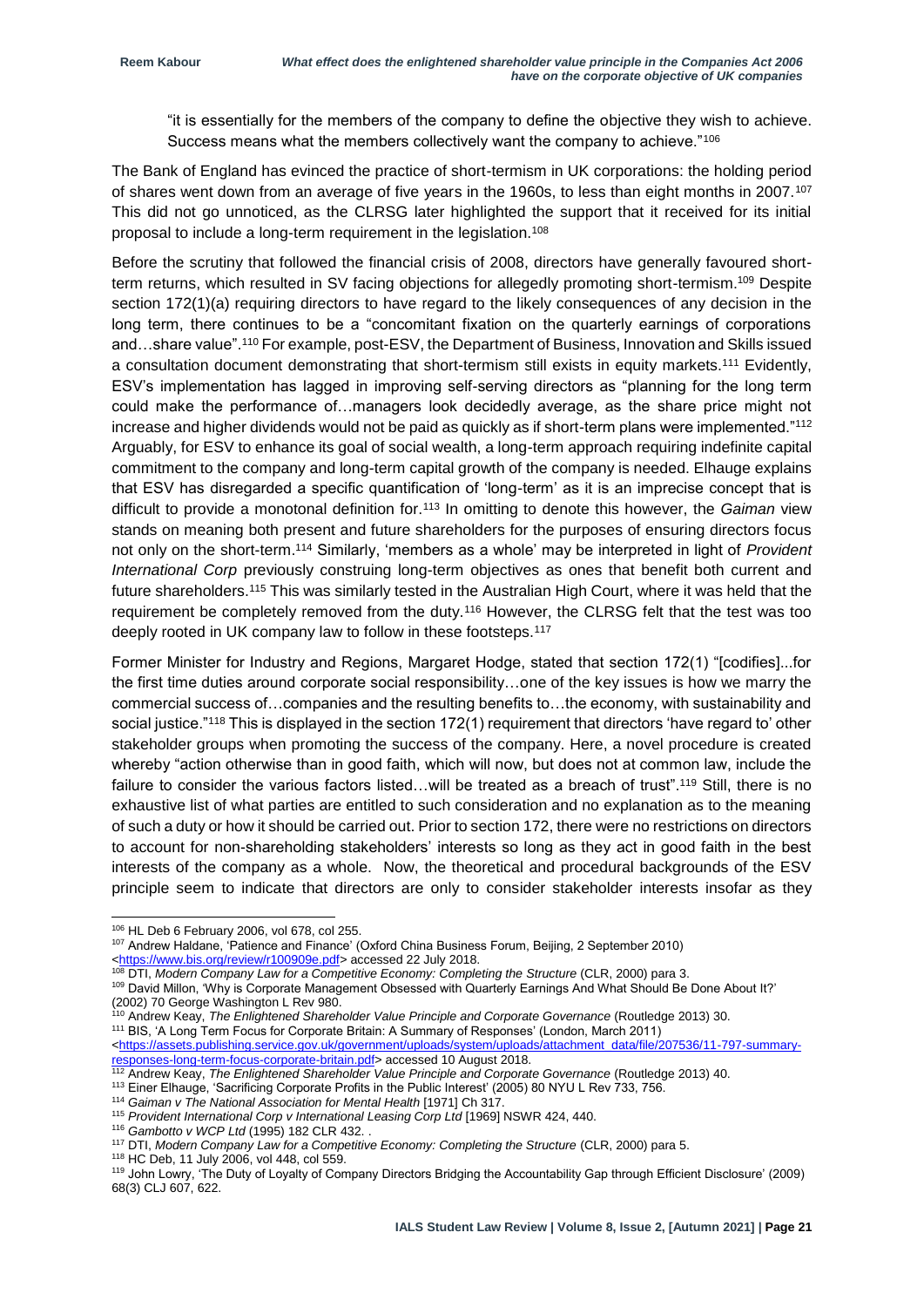endorse SV – "a purely instrumental concern with constituency interests".<sup>120</sup> Critics have signified that ESV does not differ from SV in failing to designate how much consideration is to be given to the relevant stakeholders, or what action to take when faced with balancing conflicting interests.<sup>121</sup> Equally, Benjamin has argued that the new legislation actually constrains directors to a narrower duty,<sup>122</sup> as the former case law provided unfettered directorial discretion to act in a way which they consider most likely to promote the success of the company for the benefit of its members.<sup>123</sup> Contrariwise, Jensen argues the section created a situation where directors are less accountable for the stewardship of their company's resources.<sup>124</sup> This gives rise to the 'two masters' argument and Sternberg's dual legitimacy query,<sup>125</sup> in that directors are stewards that must have one preference and that preference is arguably to shareholders' interests.<sup>126</sup> Nonetheless, Lord Goldsmith defended the ESV principle as it "resolves" any confusion in the mind of directors as to what the interests of the company are, and prevents any inclination to identify those interests with their own. It also prevents confusion between the interests of [shareholders and of stakeholders]."<sup>127</sup>

Critics advocating for further stakeholder voice in interpreting section 172(1) may perhaps find respite outside the provision. For instance, employees are specifically protected by section 247 of the CA 2006, which allows directors to override their section 172 duty to provide for employees upon the cessation or transfer of the company's business. Creditors are safeguarded by the Insolvency Act 1986,<sup>128</sup> while the environment is safeguarded by the Environment Protection Act 1990. As ESV possibly only emanates a real impact when the company is experiencing financial duress, section 172(3) clearly guides directors to act in favour of the interests of creditors, which creates a balancing act in that it excludes all stakeholders, including shareholders. While protection outside the CA 2006 is commonly used to debunk stakeholderism, Tricker explains that the same free market and regulatory instruments may be employed to mediate conflicting interests in a stakeholder or a more enlightened shareholder value model.<sup>129</sup> Similarly, Shepherd addressed the factors listed in section 172(1) in indicating that a director is within his duty to balance different interests if they are conflicted.<sup>130</sup> Still, Hansmann and Kraakman justified shareholder favouritism by their vulnerability.<sup>131</sup> That is, other stakeholders can protect themselves by contract they have with the company, while shareholders lack this protection. This arguably makes shareholders "the only constituency whose relationship with the corporation does not come up for periodic renewal….[other constituencies] have opportunities to renegotiate terms when contracts are renewed."<sup>132</sup>

#### **2.2 Enlightened shareholder value applied: the business review and the strategic report**

The ESV principle lacks much procedural guidance from the legislation and supporting instruments on its implementation. Within the limited judicial consideration of section 172(1), Warren J in *Cobden Investments* held that "it is accepted that a breach will have occurred if it is established that the relevant exercise of power is one which could not be considered by any reasonable director to be in the interests of the company".<sup>133</sup> In discharging their section 172(1) duty, directors continue to be bound to exercise reasonable care, skill, and diligence.<sup>134</sup> Initially, this was ensured by the Operating and Financial Review

-

<sup>127</sup> HL Deb 6 February 2006, vol 678, col 255.

<sup>120</sup> Andrew Keay, *The Enlightened Shareholder Value Principle and Corporate Governance* (Routledge 2013) 129.

 $121$  ibid 27.

<sup>&</sup>lt;sup>122</sup> Lisa Benjamin, 'The Responsibilities of Carbon Major Companies: Are They (and Is the Law) Doing Enough?' (2016) 5(2) TE Law 353, 358.

<sup>&</sup>lt;sup>123</sup> Harlowe's Nominees Pty Ltd v Woodside (Lakes Entrance) Oil NL (1968) 121 CLR 483, 493. .

<sup>124</sup> Michael Jensen, 'Value Maximisation, Stakeholder Theory and the Corporate Objective Function' (2001) 7(3) EFM 297, 305. 125 Elaine Sternberg, 'The Defects of Stakeholder Theory' (1997) 5(1) Corporate Governance 3, 4.

<sup>&</sup>lt;sup>126</sup> Stephen Bainbridge, *The New Corporate Governance in Theory and Practice* (OUP 2008) 66.

<sup>128</sup> S 214.

<sup>129</sup> Bob Tricker, *Corporate Governance* (3rd edn, OUP 2015) 66.

<sup>130</sup> *Shepherd v Williamson* [2010] EWHC 2375 (Ch).

<sup>131</sup> Henry Hansmann and Reinier Kraakman, 'The End of History for Corporate Law' (2001) 89 Georgetown L J 439, 449.

<sup>132</sup> Oliver Williamson, *The Economic Institution of Capitalism* (Free Press 1985) 304.

<sup>133</sup> *Cobden Investments Ltd v RWM Langport Ltd* [2008] EWHC 2810 [53].

<sup>134</sup> CA 2006, s 174.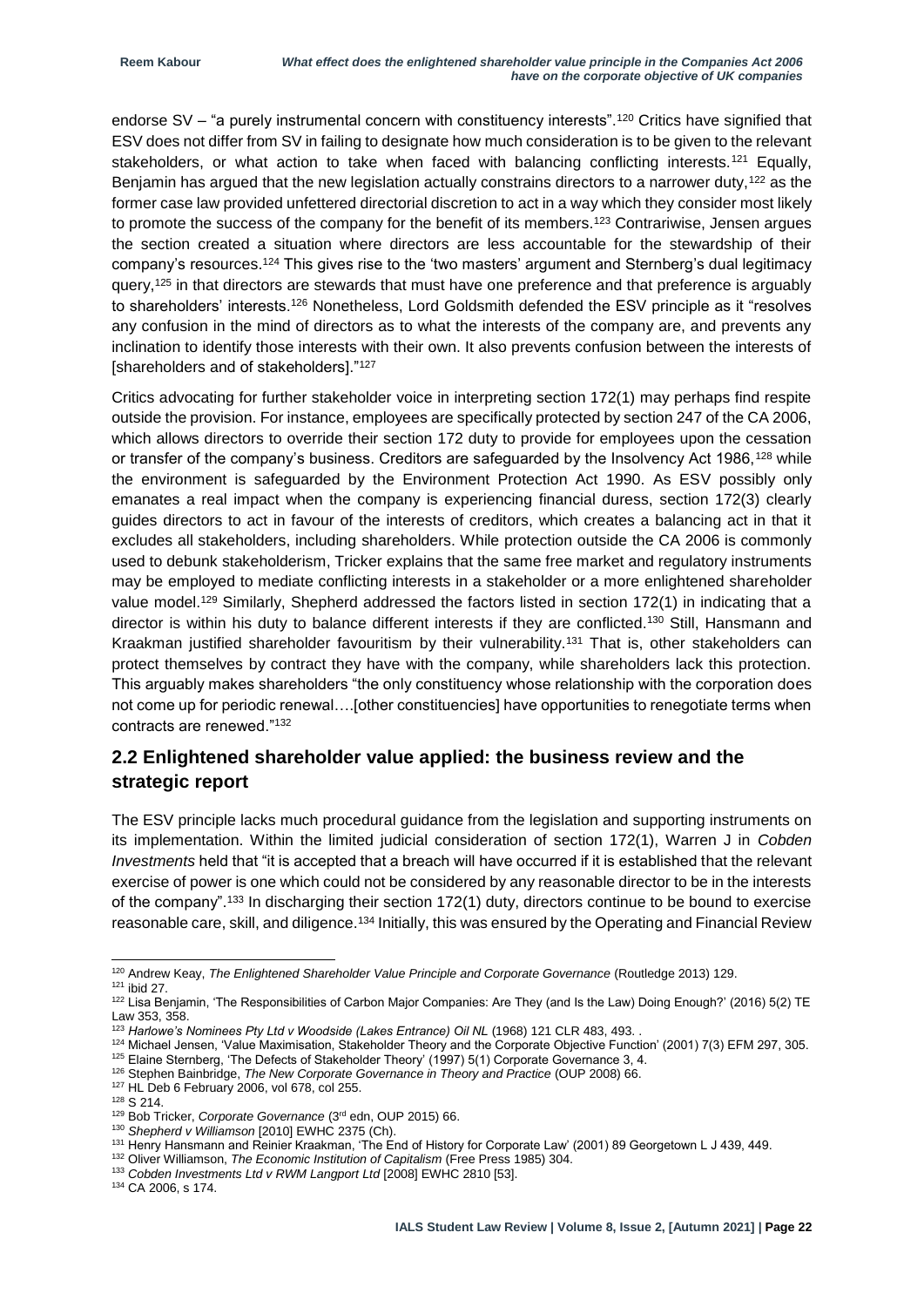('OFR'), aimed at establishing corporate governance objectives via disclosure and transparency. The repeal of the OFR can be seen as another instance of corporate deregulation, which may have led to reinstating most of the OFR's requirements in the BR, such as those of reporting on key performance indicators and principal risks. However, the BR does not require companies to explain the market context and strategy of the company as its predecessor has done. The EU Accounts Modernisation Directive, which was effective in section 417, ensured a balanced analysis of the company's performance to identify principal risks using non-financial indicators.<sup>135</sup> The BR was supplementary to section 172 as it required companies to report, *inter alia,* how directors have operated their section 172 duty. While Section 417 reporting requirements were enacted to assist achieving a sustainable ESV model, empirical evidence has highlighted a dissatisfaction with the preparation of BRs, mainly due to companies engaging in boiler plating the contents.<sup>136</sup> This has caused much advocation for clearer guidance in completing BRs to guarantee ESV'S goal of overall prosperity and establish the BR's purpose of "[providing] the shareholders with the information they needed to exercise effective control…enabling shareholders to assess past performance as well as the directors' view on the company's future prospects".<sup>137</sup> Resultant of much denunciation, section 417's BR has now been replaced by the requirement to produce a Strategic Report, pursuant to section  $414C(1)$ .<sup>138</sup> This new obligation similarly requires the preparation of an annual report that assists shareholders in assessing how their company's directors have performed their duties under section 172. Most markedly, the Strategic Report envelopes some of the criticisms that arose when ESV was initially introduced in the CA 2006, such as requiring quoted companies to quantify and disclose on their greenhouse gas emissions.

While ESV does in fact not detach itself too far from SV, it did arguably create a new approach to the stewardship theory in reporting requirements to explain directors' actions and decisions to stakeholders who are not necessarily shareholders. The traditional stewardship theory reflects the views of the corporation as directors being accountable to just the shareholders. Under the new ESV framework, the stewardship theory recognises the need to identify stakeholder interests, while also maintaining their primary duty to shareholders.<sup>139</sup> These updates may still not suffice in modern business practice as corporate bodies continue to increase in size, leading complex corporate structures to lack sufficient transparency and direct accountability directly to the shareholders. Hodge explained that "[for] most directors, who are…[putting] the interests of their company before their own, there will be no need to change their behaviour."<sup>140</sup> The CLRSG did envisage further steps than previous practice in that directors take a balanced approach addressing all stakeholder interests but this has been criticised as an "inherently subjective process".<sup>141</sup> This leaves the legislative standpoint being that none of the stakeholder constituencies provided in section 172(1) have the right to bring forth action against directors in breach of the provision's duty. The second limb of ESV, presented in section 417 and later section 414C(1), similarly does not promise achieving sustainable development in the face of appraisal for its alleged inclusion of stakeholderist concerns.

<sup>-</sup><sup>135</sup> Council Directive 2003/51/EC of 18 June 2003 amending Directives 78/660/EEC, 83/349/EEC, 86/635/EEC and 91/674/EEC on the annual and consolidated accounts of certain types of companies, banks and other financial institutions and insurance undertakings [2003] OJ L178/16.

<sup>136</sup> Charlotte Villiers, 'Narrative Reporting and Enlightened Shareholder Value under the Companies Act 2006' in Joan Loughrey (ed), *Directors' Duties and Shareholder Litigation in the Wake of the Financial Crisis* (Edward Elgar 2012).

 $137$  ibid 705.

<sup>138</sup> CA 2006 (Strategic Report and Directors' Report) Regulations 2013, SI 2013/1970.

<sup>139</sup> Bob Tricker, *Corporate Governance* (3rd edn, OUP 2015) 66.

<sup>140</sup> DTI, 'Companies Act 2006: Duties of company directors' (Ministerial Statement, London, June 2007)

[<sup>&</sup>lt;http://webarchive.nationalarchives.gov.uk/20090609024504/http://www.berr.gov.uk/files/ file40139.pdf>](http://webarchive.nationalarchives.gov.uk/20090609024504/http:/www.berr.gov.uk/files/%20file40139.pdf) accessed 15 August 2018

<sup>141</sup> John Parkinson, 'Models of the Company and the Employment Relationship' (2003) 41 BJIR 481, 498. .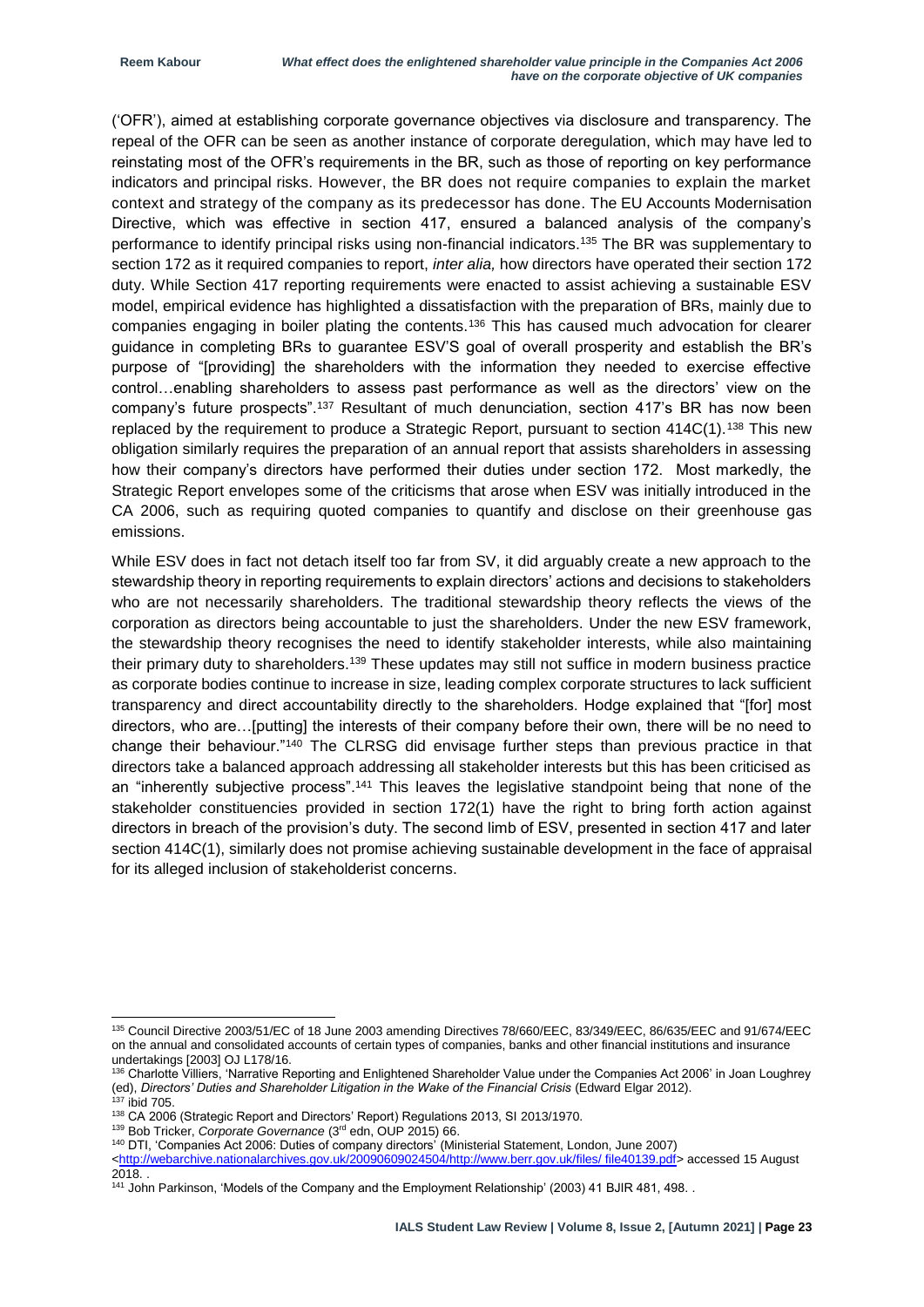## **3 The future of corporate objectives in UK companies**

#### **3.1 Is the new 'enlightened' facet of the principle an element of stakeholderism?**

The factors listed in section 172(1) mark a departure from the more conservative approach of the CA 1985, where reference was made to employees only.<sup>142</sup> The requirement of having regard to such factors "highlights areas of particular importance which reflect wider expectations of responsible business behaviour",<sup>143</sup> which enshrines the 'enlightened' feature of ESV. This new legislative element stirred much controversy,<sup>144</sup> especially as the CA 2006, guidance on Key Clauses issued with the draft Bill in the March 2005 White Paper, and the explanatory notes omitted to issue further direction on this. The general lack of guidance in and around the provision is concerning, specifically in the case of conflicting interests in trying to implement ESV. Three conclusions were arrived at in a study conducted by the Association of Chartered Certified Accountants on the impact of the legislation.<sup>145</sup> First, ESV made neither legal nor practical alterations to the pre-CA 2006 corporate governance model as most UK boards were already adopting similar practices. Second, if this was not the case, directors did not feel pressured to adopt ESV measures as they are not enforceable. Concerns raised over increased litigation in the wake of section 172(1) are misplaced as floodgate mechanisms were implemented since the rule in *Foss v Harbottle.*<sup>146</sup> Finally, directors failed to implement an ESV-friendly decision-making process as they did not have enough guidance to do so, which was an explanation supported by empirical evidence indicating substantial directorial confusion on how to satisfy section 172 compliance.

Whether the CA made any substantive changes to the previous legal position is questionable, and whether codifying legislation was the appropriate measure in modern corporate governance is even more so. To this end, Lord Hodgson has confirmed that the legislation only codifies the preceding common law principles, and in a form that makes no alteration to the existing legal position.<sup>147</sup> ESV's new duty was proposed to drive corporate objective models to "not quite pluralist…but rather a…European model where there are a group of stakeholders…involved".<sup>148</sup> Years after its enactment, such optimism has simmered down to modestly viewing the provision as a start in a movement towards a more stakeholder-conscious corporate governance. This has been explained as ESV acting as a middle ground between the two opposing theories of SV and stakeholderism by discriminating between competing constituency interests, unlike the preceding SV regime. Nonetheless, SV proponents have jumped out to differentiate between SV, promoting long-termism and promoting stakeholderism, as the latter displaces SV altogether.<sup>149</sup> The Government has previously indicated a stakeholder approach to be fostered upon the provision's implementation in asserting that "companies [are] to create wealth while respecting the environment and exercising responsibility towards society and the local communities in which they operate."<sup>150</sup> While further formal support for a more pluralist approach has been limited since, there remains hope for more stakeholder inclusion in the UK amidst national nongovernmental organisations, such as CARE International, advocating for the cause. Alternatively, it may also be argued that due to the long-standing shareholder-focused corporate governance model of the UK, it will prove difficult to go any further than ESV in the meantime.

<sup>142</sup> S 309.

<sup>143</sup> Explanatory Notes to the Companies Act 2006, para 326.

<sup>144</sup> HL Deb 6 February 2006, vol 678, col 263.

<sup>145</sup> Samantha Fettiplace and Rebecca Addis, 'Evaluation of the Companies Act 2006' (Case Study 7, London, 2 August 2010) [<https://assets.publishing.service.gov.uk/government/uploads/system/uploa](https://assets.publishing.service.gov.uk/government/uploads/system/uploa%20%20ds/attachment_data/file/31655/10-1360-evaluation-companies-act-2006-volume-1.pdf)

[ds/attachment\\_data/file/31655/10-1360-evaluation-companies-act-2006-volume-1.pdf>](https://assets.publishing.service.gov.uk/government/uploads/system/uploa%20%20ds/attachment_data/file/31655/10-1360-evaluation-companies-act-2006-volume-1.pdf) accessed 25 June 2018.

<sup>146</sup> (1843) 67 ER 189.

<sup>147</sup> HL Deb 9 May 2006, ser 5, col 169.

<sup>148</sup> ibid.

<sup>149</sup> Michael Jensen, 'Value Maximisation, Stakeholder Theory, and the Corporate Objective Function' (2001) 7 EFM 297.

<sup>150</sup> DTI, *Draft Regulations on the Operating and Financial Review and Directors' Report: A Consultation Document* (London, 2005).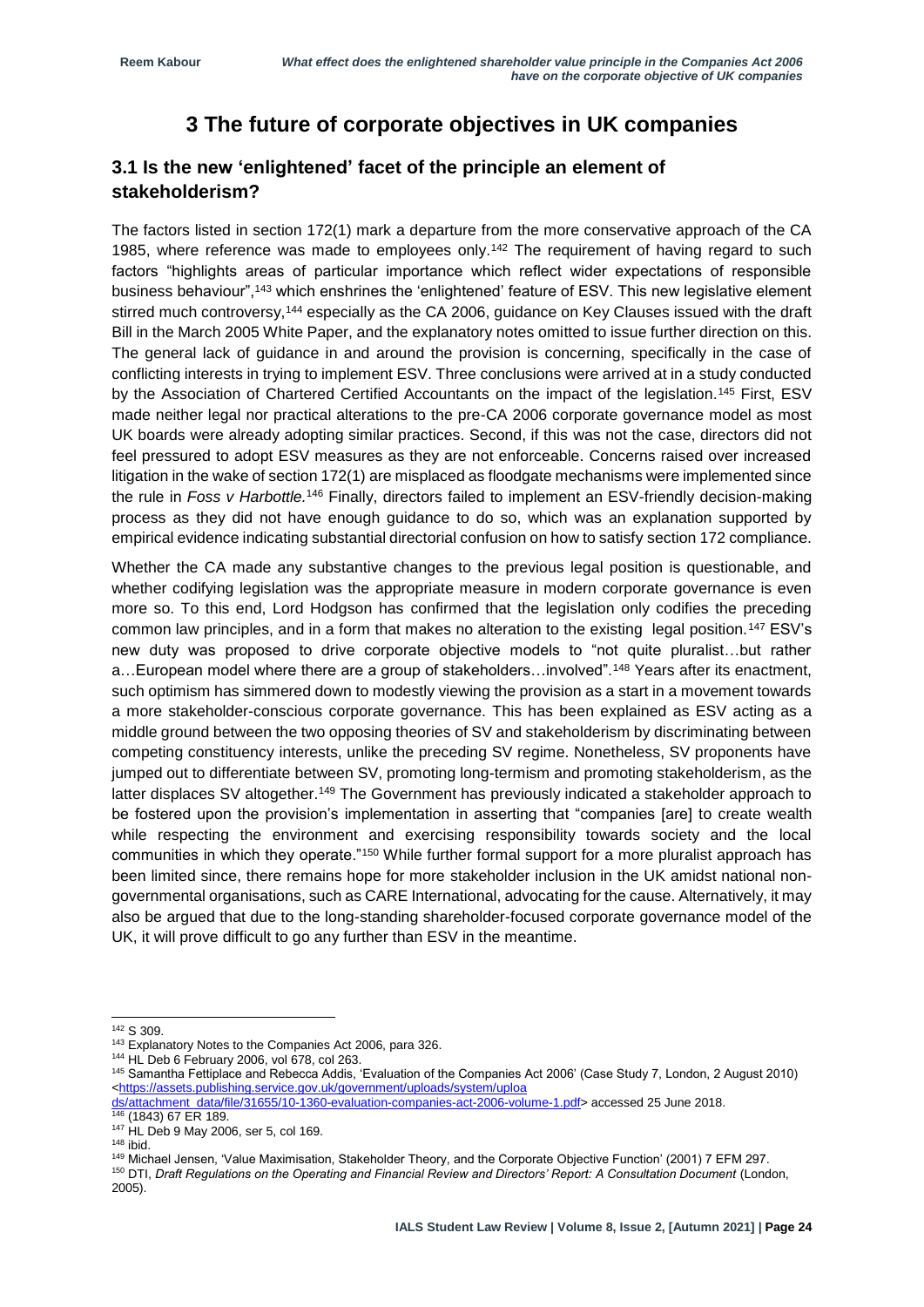A similar approach to the UK's ESV framework is present in the US, <sup>151</sup> whereby the Delaware judiciary have consistently held that directors are within their duties to have regard to other stakeholder interests besides shareholders' given that such consideration will assist the generation of wealth for the shareholders.<sup>152</sup> Similarly, the jurisdiction's 'constituency statutes', or stakeholder statutes, allow directors to consider non-shareholder interests in making decisions within their capacity as directors. Ironically, their similarity to the UK's ESV is also evident in that both have received criticism for not being a substantive development in their respective corporate laws, as they serve as mere educational value.<sup>153</sup> In relation to further example for the UK model in the future, there is a real concern that corporate directors will use stakeholders' interests as a cloak for decisions advancing their own interests. There have been instances of managers hypocritically lobbying legislators in favour of constituency statutes in the US but who have also opposed other work protection laws for employees.<sup>154</sup> As the principle's counterparts are just as vague in other constituencies such as Canada and the US, it is unlikely that a respective procedural transplant in the UK would make much difference. Conversely, the approaches of continental Europe's more rigid civil law systems on corporate objectives have long been codified to include less protection to shareholders than in Anglo-American jurisdictions. <sup>155</sup>

Jurisdictions in continental Europe, such as Germany, recognise the corporation as a public body encompassing a wide range of stakeholder groups, which ultimately separates the corporate body from its shareholders and stakeholders. Kay has called for the adoption of the German conception of the company as "a community in itself and an organisation in turn embedded in a community" where directors are trustees of the company's assets, which include stakeholder groups.<sup>156</sup> This would permit the UK corporation to be "an organic model of corporate behaviour which gives to the corporation life independent from its shareholders or stakeholders….[as] an end in itself".<sup>157</sup> Correspondingly, Parkinson proposed the adoption of a two-tier board similar to that in Germany to represent stakeholder groups.<sup>158</sup> Hansmann and Kraakman have found faults in advocating for a more continental Europeanlike stakeholder system, where evidence has surfaced that could indicate that those systems are beginning to lean towards a more Anglo-American one sustained within SV.<sup>159</sup> However, this stood before the 21<sup>st</sup> century Anglo-American financial scandals, such as the downfall of Northern Rock in the UK and the Lehman Bros in the US, and has since been compromised by the more interventionist regulations that followed. Such downfalls similarly resulted in further questioning of Anglo-American corporate governance systems.

A fundamental change in corporate governance is unlikely, as the UK's long-standing SV approach is deeply rooted in the corporate governance traditions of the jurisdiction. These include the economic function of the separate entity rule, the political function of promoting competitive practices, and the market for corporate control.<sup>160</sup> For ESV, to make a substantial dent in the consolidated law, Keay and Zhang propose that derivative proceedings be allowed for non-shareholding stakeholders as well.<sup>161</sup> Here, the applicant could argue that the directors failed to have regard to one or more of the factors in section 172(1). It is noted that "each case would have to be considered on its merits, in due course a clear line of reasoning is likely to develop."<sup>162</sup> Inopportunely, the accountability flaw was also evident in previous company legislation,<sup>163</sup> and such a pattern indicates that it is unlikely that the UK is ready to

<sup>154</sup> Stephen Bainbridge, 'In Defense of the Shareholder Wealth Maximization Norm: A Reply to Professor Green' (1993) 50(3) Washington and Lee L Rev 1423, 1445.

<sup>151</sup> *Dodge v Ford Motor Co* 204 Mich 459, 170 NW 668 (Mich 1919).

<sup>152</sup> *Revlon Inc v MacAndrews & Forbes Holdings Inc* 506 A 2d 173 (Del 1986).

<sup>153</sup> Andrew Keay, *The Enlightened Shareholder Value Principle and Corporate Governance* (Routledge 2013) 201.

<sup>155</sup> Bob Tricker, *Corporate Governance* (3rd edn, OUP 2015) 66.

<sup>156</sup> John Kay and Aubrey Silberston, 'Corporate Governance' (1995) 153(1) National Institute Econ Rev 84, 86. .

<sup>157</sup> ibid 91.

<sup>158</sup> John Parkinson, 'Company Law and Stakeholder Governance' in Gavin Kelly, Dominic Kelly, and Andrew Gamble (eds), *Stakeholder Capitalism* (Macmillan 1997). .

<sup>159</sup> Henry Hansmann and Reinier Kraakman, 'The End of History for Corporate Law' (2001) 89 GLJ 439. .

<sup>160</sup> Anant Sundaram and Andrew Inkpen, 'The Corporate Objective Revisited' (2004) 15 Organization Science 350, 352. 161 Andrew Keay and Hao Zhang, 'An Analysis of Enlightened Shareholder Value in Light of Ex Post Opportunism and Incomplete Law' (2011) 4 ECFR 445, 469.

 $162$  ibid 474.

<sup>163</sup> CA 1985, s 309. .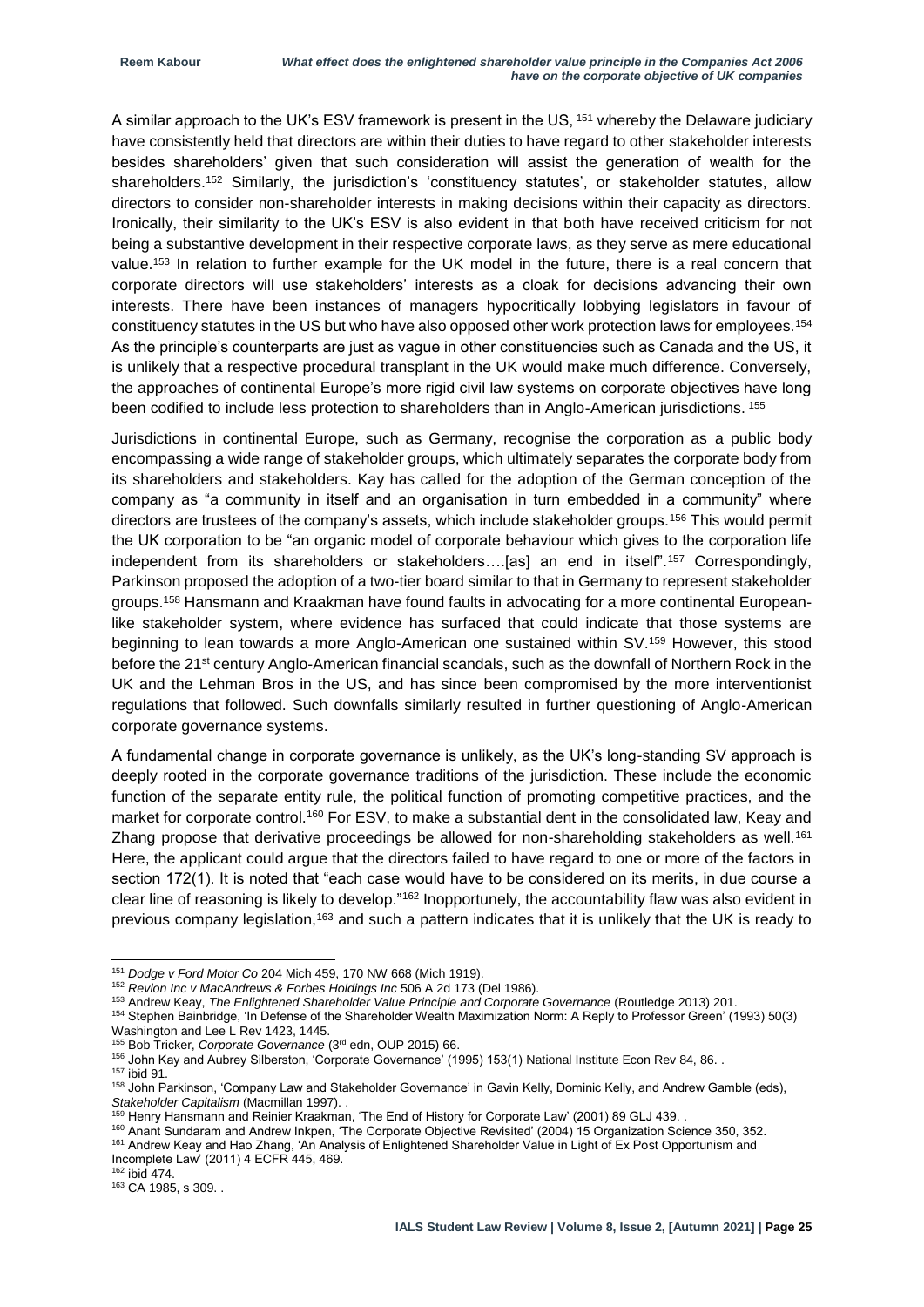introduce rights to initiate derivative actions to non-shareholders. While stakeholderism has long been viewed as a political intervention rather than an economic theory,<sup>164</sup> Blair's economic adoption of stakeholderism can be employed towards a more enlightened outlook on stakeholder interests.<sup>165</sup> Her paper, published in 1995, becomes even more relevant in the argument that the current model of corporate governance is made on broad assumptions about how wealth is created, captured, and distributed in business enterprises. Similar to ESV, this argument accepts shareholders as principals and subsequent residual claimants of a fiduciary relationship with directors as they invest in productive assets and bear the risk of the company's success, but also accepts residual claims for nonshareholders as they too make investments affecting the value of the company.

#### **3.2 Rebranding SV as ESV: the first of many updates?**

In its conception, ESV received mixed reviews from company lawyers, and general disappointment from the NGO community.<sup>166</sup> For instance, Amnesty International and Friends of the Earth have proposed an alternative framework.<sup>167</sup> Similar to ESV, the proposal does not displace SV but provides stakeholder interests with a higher priority by enforcing stronger disclosure rules and clearer enforcement provisions. An alternative analysis of the impact of ESV's operation is the one seen from the perspective of Bainbridge's 'director primacy' principle.<sup>168</sup> That is, directors are not a mere agent of the shareholders but guardians serving the various contracts that make up the corporation.<sup>169</sup> ESV may have arguably driven UK corporate governance as director-centric rather than shareholder-centric. That is, directors have always been able to consider stakeholder interests and the CA 2006 now expressly provides a wide discretion in their decision-making. The majority, however, have argued that ESV "merely constitutes a rebranding of shareholder primacy, which has often been seen as a harsh aspect of capitalism and…devoid of any moral basis…to make it…more palatable to those who adhere to stakeholderism."170 The new law obligates directors to implement an ESV regime, where they must simultaneously continue to uphold SV by promoting the success of their company for the benefit of the members as a whole and ensure they have regards to section 172(1)'s listed factors to demonstrate enlightenment. The CA 2006 aimed to enshrine ESV as prevalent in preceding common law where no restriction was imposed on directors to consider interests outside of those of shareholders. This is evident in the Supreme Court of Canada's holding that directors have a duty to act in the best interests of the corporation, with the best interests of the company explicitly explained as maximising the value of the corporation by acting in the best interests of all constituencies.<sup>171</sup> Others have viewed ESV more positively in that it has curated the path towards a more stakeholder-centric construct of UK corporate governance. While it does not add much to what was already there, ESV does warrant a statutory footing for the consideration of stakeholder interests in their explicit mention in the legislation for the first time.

Pistor and Xu's modernised approach to the incomplete law theory can explain the provisions of ESV as a residual 'law making and law enforcement powers', with the preceding common law acting as the 'original' law, that is a means of interpretation adapting to changing circumstances which would allow the new legislation to extend to a varied and large number of cases in a consistent manner over a prolonged period of time.<sup>172</sup> Keay and Zhang interpret such laws to use "non-specific wording and [produce] a lack of clarity as to...boundaries...[and are] based on the theory of incomplete contracts."<sup>173</sup> Section 172(1) is incomplete law in the sense that legislators have established a general, 'catch-all' principle, that is the principle of due consideration for stakeholder interests, to sanction unforeseeable

<sup>164</sup> Gavin Kelly, Dominic Kelly, and Andrew Gamble, *Stakeholder Capitalism* (Macmillan 1997). .

<sup>165</sup> Margaret Blair, 'Rethinking Assumptions Behind Corporate Governance' (1995) 38(6) Challenge 12, 15.

<sup>&</sup>lt;sup>166</sup> Alan Dignam and John Lowry, *Company Law* (9<sup>th</sup> edn, OUP 2016) 410.

<sup>&</sup>lt;sup>167</sup> Corporate Responsibility HC Bill (2003) [129].

<sup>168</sup> Stephen Bainbridge, 'Director Primacy: The Means and Ends of Corporate Governance' (2003) 97(2) Nw U L Rev 547.

<sup>169</sup> ibid 605.

<sup>170</sup> Andrew Keay, *The Enlightened Shareholder Value Principle and Corporate Governance* (Routledge 2013) 278.

<sup>171</sup> *People's Department Stores v Wise* [2004] SCC 68.

<sup>172</sup> Katharina Pistor and Chenggang Xu, 'Incomplete Law' (2003) 35 NYU J Intl L and Pol 931.

<sup>173</sup> Andrew Keay and Hao Zhang, 'An Analysis of Enlightened Shareholder Value in Light of Ex Post Opportunism and Incomplete Law' (2011) 4 ECFR 445, 474.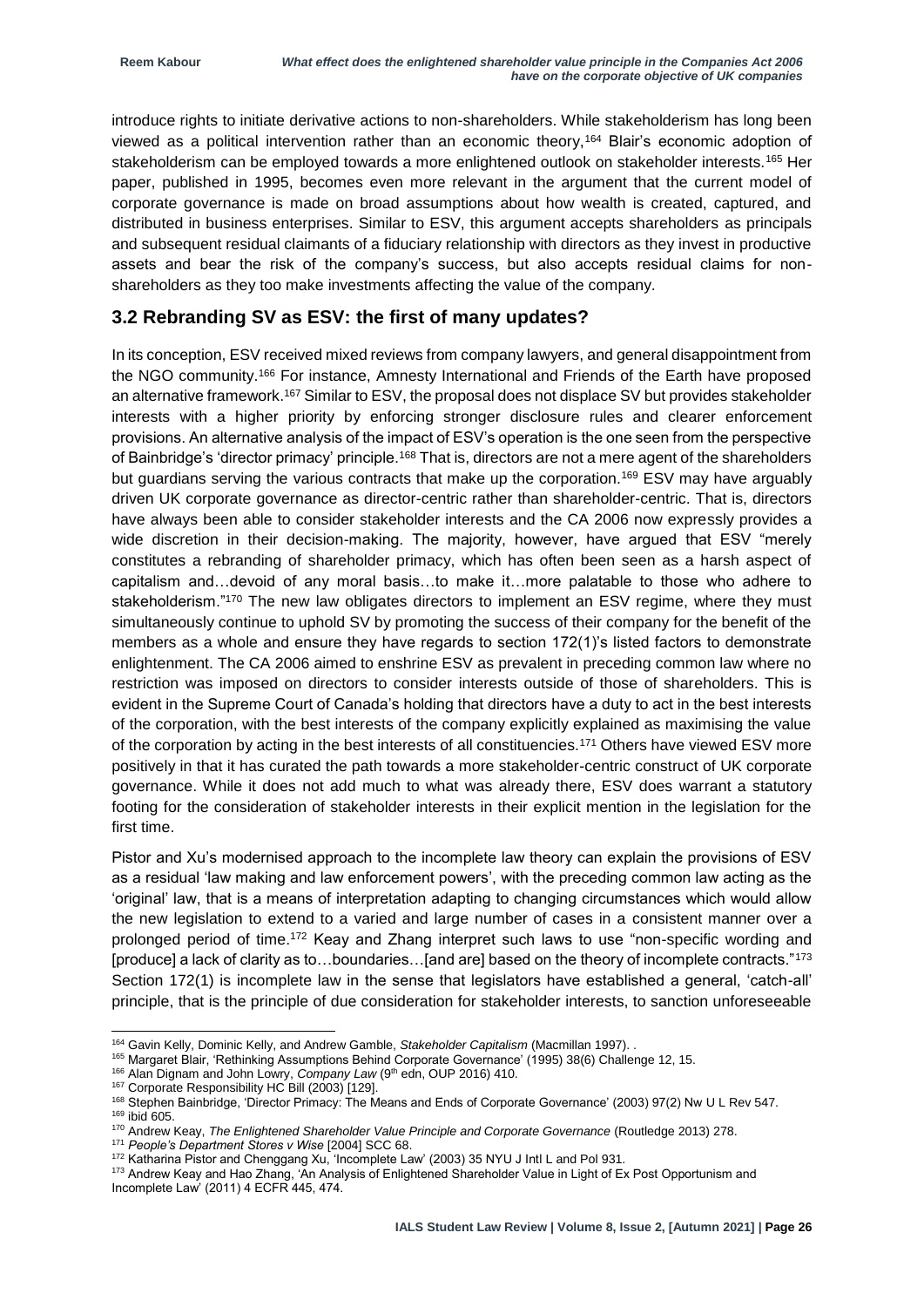actions that result in an outcome that the law is aiming to prevent. The 'enlightened' element of requiring directors to have regard to other factors besides shareholder interests has been reframed as the principle of due consideration for the interests of stakeholders which introduced a debatably new concept into UK company law, warranting more caution than if the legislation was merely codifying.<sup>174</sup> However, this created the problem of uncertainty in "that the law will not deter sufficiently or at all the commission of the action that is not sanctioned, or it will not sufficiently set out what action is prescribed", such as what directors and shareholders are to do in having regard to stakeholder interests.<sup>175</sup> Alternatively, incomplete prescriptions of the principle of due consideration may result "in *ex post* stakeholder-opportunism against the shareholders".<sup>176</sup> While legislators could have captured more contingencies by extending their list, that would not be a realistic reflection of the complex and varied nature of modern business relationships. Thus, the incomplete law, that is, section 172(1) will be made more complete with gradual trial and error by the courts.<sup>177</sup> The legislation has been tested in courts,<sup>178</sup> and merely confirmed the pre-existing position in "effectively [succeeding] the duty at common law that the director had to act in good faith in the best interests of the company."<sup>179</sup> The CLRSG itself has agreed that section 172 would not make an immediately substantial impact on the law, as it was simply intended to "influence...the climate of decision making".<sup>180</sup> However, this did not suffice for contenders for a more inclusive approach.

A few years after the enactment of the CA 2006, Keay and Adamopoulou examined the published documents of 50 of the 100 FTSE companies in order to ascertain whether SV remains a proponent in their corporate governance.<sup>181</sup> The results of this empirical study were tripartite. Thirty-six percent of the companies in question upheld the SV model, while also stressing the importance of CSR and maintaining good relations with their non-shareholding stakeholders.<sup>182</sup> The extent and impact of such stakeholder consideration could not be pinpointed in the documents and therefore the authors could not ascertain whether it was rhetoric or actual. Nonetheless, as large, listed companies are usually scrutinised by various entities, Keay and Adomopoulou argue that such statements cannot be pure rhetoric as "it is unlikely that these companies would be as successful as they are or that their statements would remain unchallenged in public."<sup>183</sup> All in all, the first partite appears to be aligned with the value set out in section 172(1). The second group, constituting twenty percent of the companies in the study, set out in the research, outlined their corporate purpose as for the benefit of all their stakeholders, thus embracing varieties of stakeholderism.<sup>184</sup> The final group of companies, constituting forty-four percent of the total studied, did not sustain SV nor stakeholderism in not setting any constituency's interests as their objective.<sup>185</sup> Instead, there was an emphasis on growth, leadership, development, or profit.<sup>186</sup> Nonetheless, the study noted that this group of corporations must still adhere to section 172 to avoid shareholders bringing forth derivative action against the directors on the basis of breach of duty.<sup>187</sup> Evidently, the majority of the companies in the study embrace a SV oriented model, and more interestingly, "have some corporate objective other than either of the predominant theories that define the objective of companies."<sup>188</sup> Perhaps this is indicative of a reality where SV remains

1

- <sup>186</sup> ibid.
- <sup>187</sup> CA 2006, ss 260-263.

<sup>174</sup> ibid 446.

<sup>175</sup> ibid 460.

<sup>176</sup> ibid.

<sup>177</sup> ibid 461.

<sup>178</sup> *Cobden Investments Ltd v RWM Langport Ltd* [2008] EWHC 2810 (Ch).

<sup>179</sup> Andrew Keay and Hao Zhang, 'An Analysis of Enlightened Shareholder Value in Light of Ex Post Opportunism and Incomplete Law' (2011) 4 ECFR 445, 462.

<sup>180</sup> DTI, *Modern Company Law for a Competitive Economy: Developing the Framework* (CLR, 2000) para 5.

<sup>181</sup> Andrew Keay and Rodoula Adamopoulou, 'Shareholder Value and UK Companies: A Positivist Inquiry' (2012) 13 EBOR 1.

 $182$  ibid 16.

<sup>183</sup> ibid 24.

 $184$  ibid 16.

<sup>185</sup> ibid 17.

<sup>188</sup> Andrew Keay and Rodoula Adamopoulou, 'Shareholder Value and UK Companies: A Positivist Inquiry' (2012) 13 EBOR 1, 25.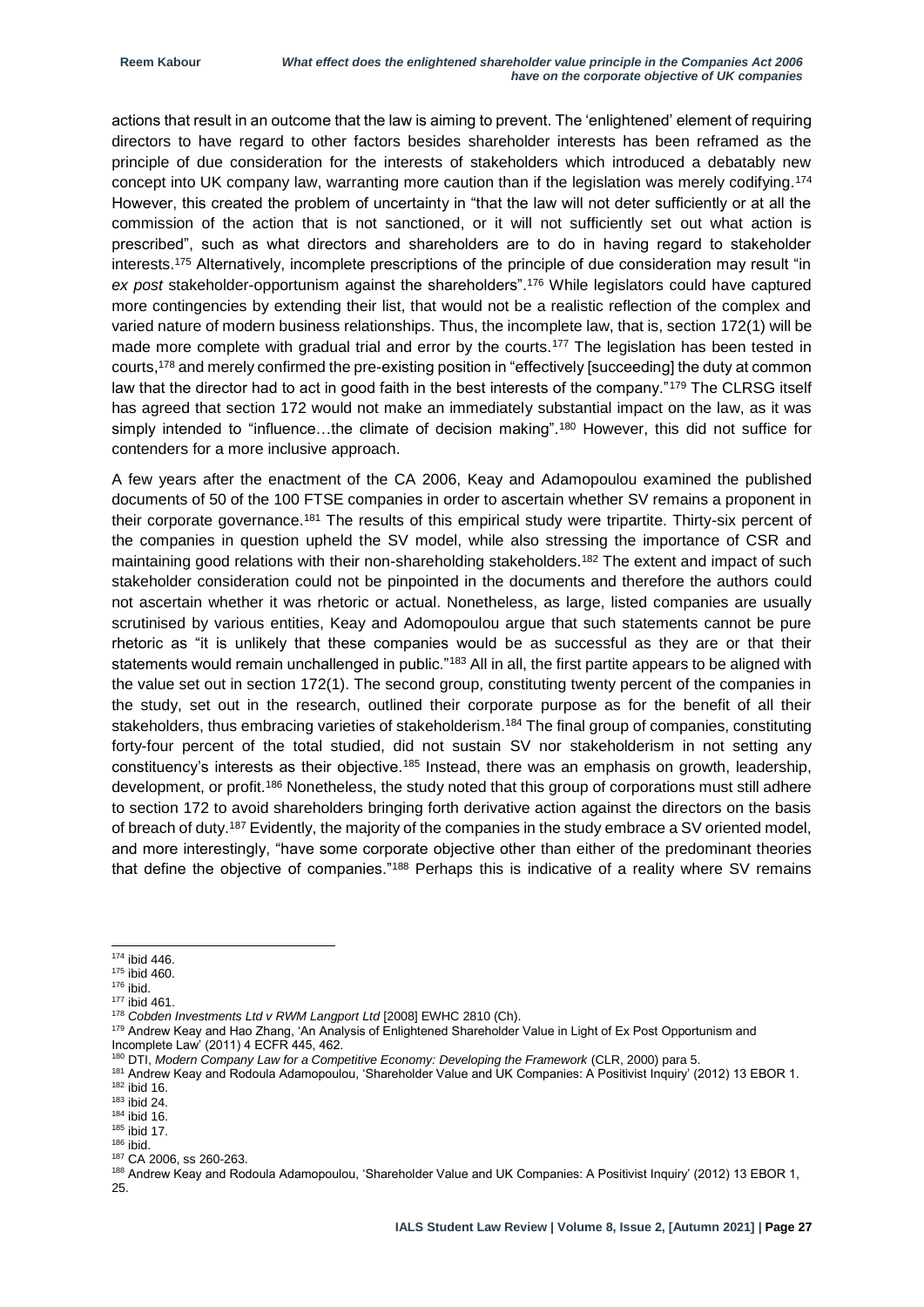influential in the twenty-first century, but not as powerful an influence as neo-classical literature from the 1980s and 1990s indicate.<sup>189</sup>

On 11 June 2018, the Government proposed draft regulations to introduce new reporting requirements on how directors satisfied their section 172(1) duty to have regard to a larger constituency of stakeholders.<sup>190</sup> This falls in line with previous efforts, including the Stewardship Code, to increase longterm perspectives amongst shareholders and directors. The regulations apply to financial years of companies beginning on or after 1 January 2019 and are allied with the 2017 proposals set out by the Department for Business, Energy and Industrial Strategy Committee's ('BEIS') Response Paper<sup>191</sup> to its 2016 Green Paper discussing options for reform.<sup>192</sup> The Green Paper encouraged enhanced reporting on stakeholder engagement amongst its options for reform, which stimulated further debate on the wording in section 172. The subsequent Response Paper found that there was mass agreement on this point as it would optimise the operation of section 172, which was reminiscent of the 2018 draft regulations' requirements. However, this did not imply that the Government was ready to amend the CA 2006 but did stress the importance of further guidance for all UK-incorporated companies of all sizes on how the ESV move should operate in practice. One of the actions set out in the Response Paper is that companies need to explain how their directors comply with their section 172 duties of having regard to employee interests and fostering business relationships with suppliers, customers, and other stakeholder groups. In the same year, the Financial Reporting Council published a consultation draft of its Guidance on the Strategic Report on how to enhance the relationship between the strategic report and the section 172 duty.<sup>193</sup>

The Government, in addition to its own efforts, has sponsored industry initiatives supporting similar goals, such as the Institute of Chartered Secretaries and Administrators and the Investment Association 2017 initiative to boards to guarantee a better comprehension of stakeholder needs, as set out in section 172(1), and how they should be engaged into corporate decision making.<sup>194</sup> Likewise, the BEIS Parliamentary Select Committee published a report reviewing the UK's corporate governance framework, also advocating for a more narrative reporting on stakeholder corporate engagement. These directions have been reinforced in court, with the High Court holding that section 172(1) may be modified by section 172(2) in cases of companies having objects that extend beyond promoting shareholder benefit.<sup>195</sup> Such varied guidance from both Government and industry bodies is suggestive of a steady movement towards a more comprehensive ESV framework for UK companies.

### **Conclusion**

*Prima facie*, ESV resembles traditional Anglo-American corporate governance, as even the name suggests it is founded upon a SV paradigm.<sup>196</sup> Upon further assessment, it is clear that ESV aims to propitiate economic and political pressure groups seeking to adopt a more inclusive model of corporate governance in the UK, and has been referred to as an 'intermediate strategy', being pluralist in objective but traditionalist in substance.<sup>197</sup> Whether this can truly be seen as a disruption to the status quo of traditional SV is debatable however, as the legislation has only gone beyond the borders of common law principles to include the new 'enlightened' feature, which, while lacking sufficient precedent, could be nothing more than a formality in the meantime. Thus, the current situation necessitates nothing more

<sup>189</sup> Mary O'Sullivan, *Contests for Corporate Control: Corporate Governance and Economic Performance in the United States and Germany* (OUP 2000) 41.

<sup>&</sup>lt;sup>190</sup> Companies (Miscellaneous Reporting) Regulations 2018, SI 2018/528.

<sup>191</sup> BEIS, *Corporate Governance Reform: The Government response to the green paper consultation (2017)*.

<sup>192</sup> BEIS, *Corporate Governance Reform* (Green Paper, 2016).

<sup>193</sup> FRC, 'FRC Consults on Non-Financial Reporting Guidance' (Press Release PN 42/17, London, 5 August 2017) [<https://www.frc.org.uk/news/august-2017/frc-consults-on-non-financial-reporting-guidance>](https://www.frc.org.uk/news/august-2017/frc-consults-on-non-financial-reporting-guidance) accessed 2 August 2018. <sup>194</sup> IA and ICSA, 'Investors and Companies Unite to Help Boards Take Account of Employee and Other Stakeholder Views'

<sup>(</sup>News release, London, 13 January 2017) [<https://www.icsa.org.uk/about-us/press-office/news-releases/investors-and](https://www.icsa.org.uk/about-us/press-office/news-releases/investors-and-companies-unite-to-help-boards-take-account-of-employee-and-other-stakeholder-views)[companies-unite-to-help-boards-take-account-of-employee-and-other-stakeholder-views>](https://www.icsa.org.uk/about-us/press-office/news-releases/investors-and-companies-unite-to-help-boards-take-account-of-employee-and-other-stakeholder-views) accessed 10 August 2018. <sup>195</sup> *Stimpson v Southern Private Landlords Association* [2009] EWHC 2072*.*

<sup>196</sup> Virginia Ho, '"Enlightened Shareholder Value": Corporate Governance Beyond the Shareholder-Stakeholder Divide' (2010) 36 JCL 59, 60.

<sup>197</sup> Sarah Worthington, 'Reforming Directors' Duties' (2001) 64(3) MLR 439, 445.